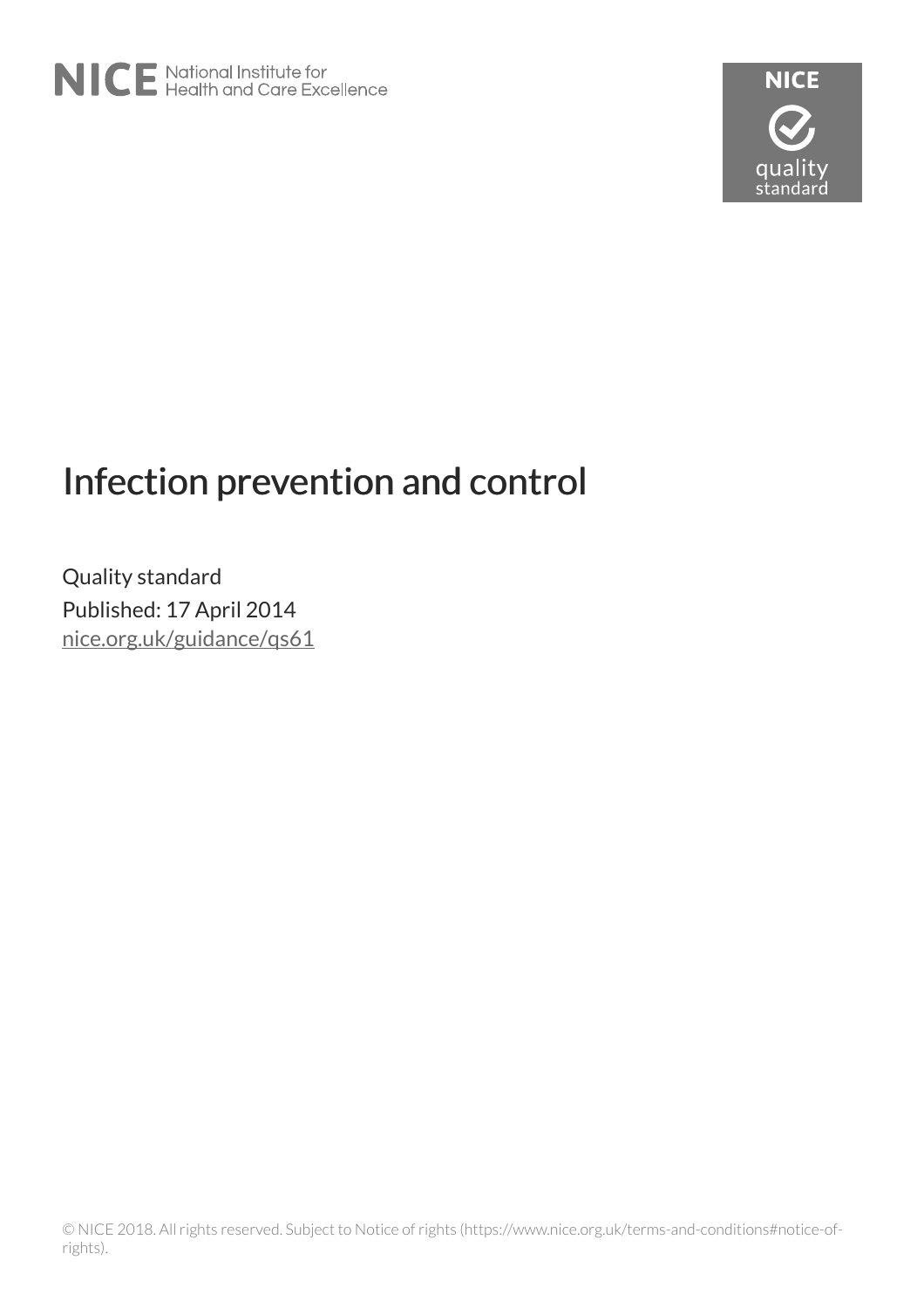# Contents

| What the quality statement means for service providers, healthcare professionals and commissioners  11 |  |
|--------------------------------------------------------------------------------------------------------|--|
|                                                                                                        |  |
|                                                                                                        |  |
|                                                                                                        |  |
|                                                                                                        |  |
|                                                                                                        |  |
|                                                                                                        |  |
|                                                                                                        |  |
| What the quality statement means for service providers, healthcare professionals and commissioners  15 |  |
|                                                                                                        |  |
|                                                                                                        |  |
|                                                                                                        |  |
|                                                                                                        |  |
|                                                                                                        |  |
|                                                                                                        |  |
|                                                                                                        |  |
| What the quality statement means for service providers, healthcare workers and commissioners  18       |  |
|                                                                                                        |  |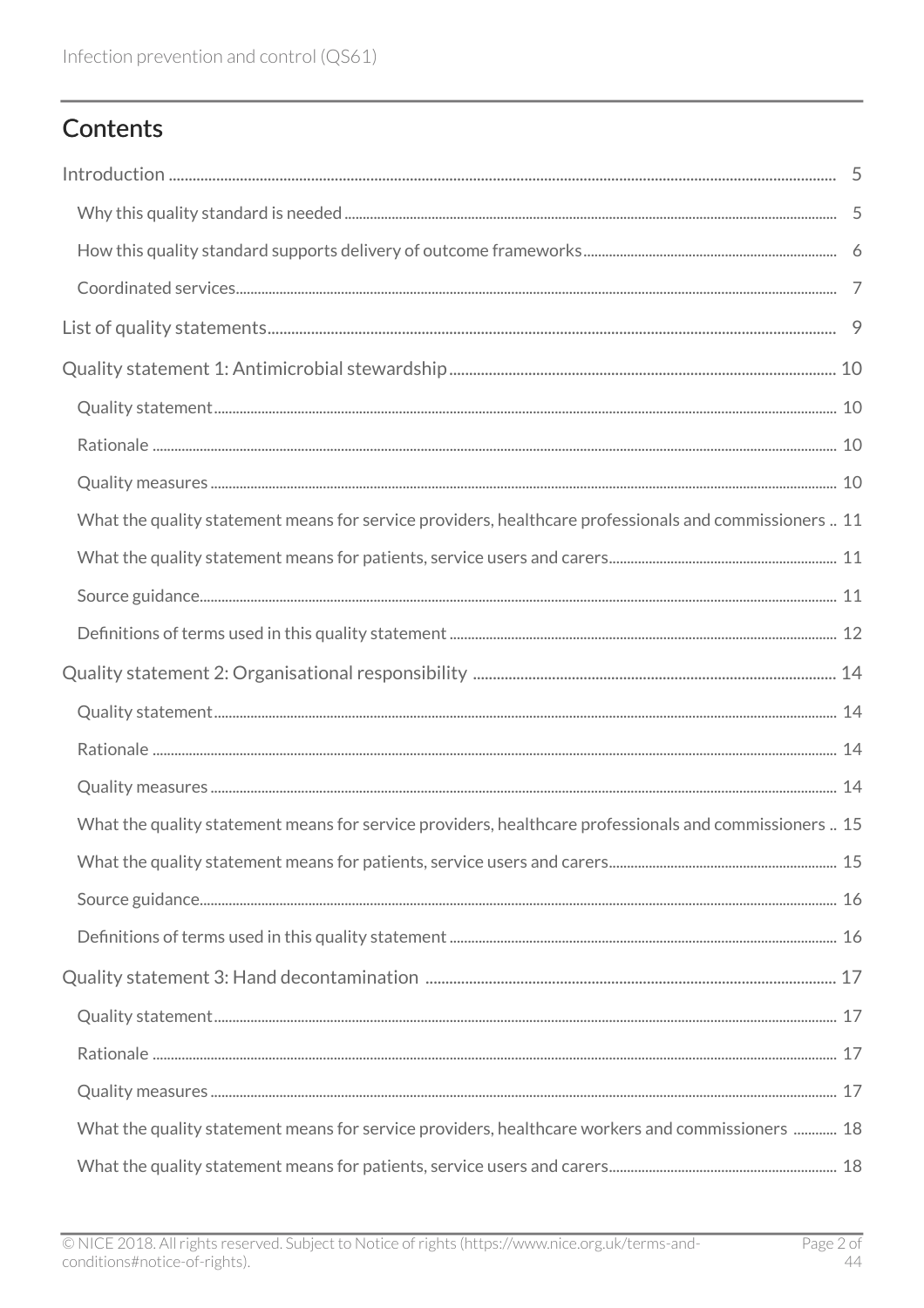| What the quality statement means for service providers, healthcare workers and commissioners  21 |  |
|--------------------------------------------------------------------------------------------------|--|
|                                                                                                  |  |
|                                                                                                  |  |
|                                                                                                  |  |
|                                                                                                  |  |
|                                                                                                  |  |
|                                                                                                  |  |
|                                                                                                  |  |
| What the quality statement means for service providers, healthcare workers and commissioners  26 |  |
|                                                                                                  |  |
|                                                                                                  |  |
|                                                                                                  |  |
| Quality statement 6: Educating people about infection prevention and control 29                  |  |
|                                                                                                  |  |
|                                                                                                  |  |
|                                                                                                  |  |
| What the quality statement means for service providers, healthcare workers and commissioners  30 |  |
|                                                                                                  |  |
|                                                                                                  |  |
|                                                                                                  |  |
|                                                                                                  |  |
|                                                                                                  |  |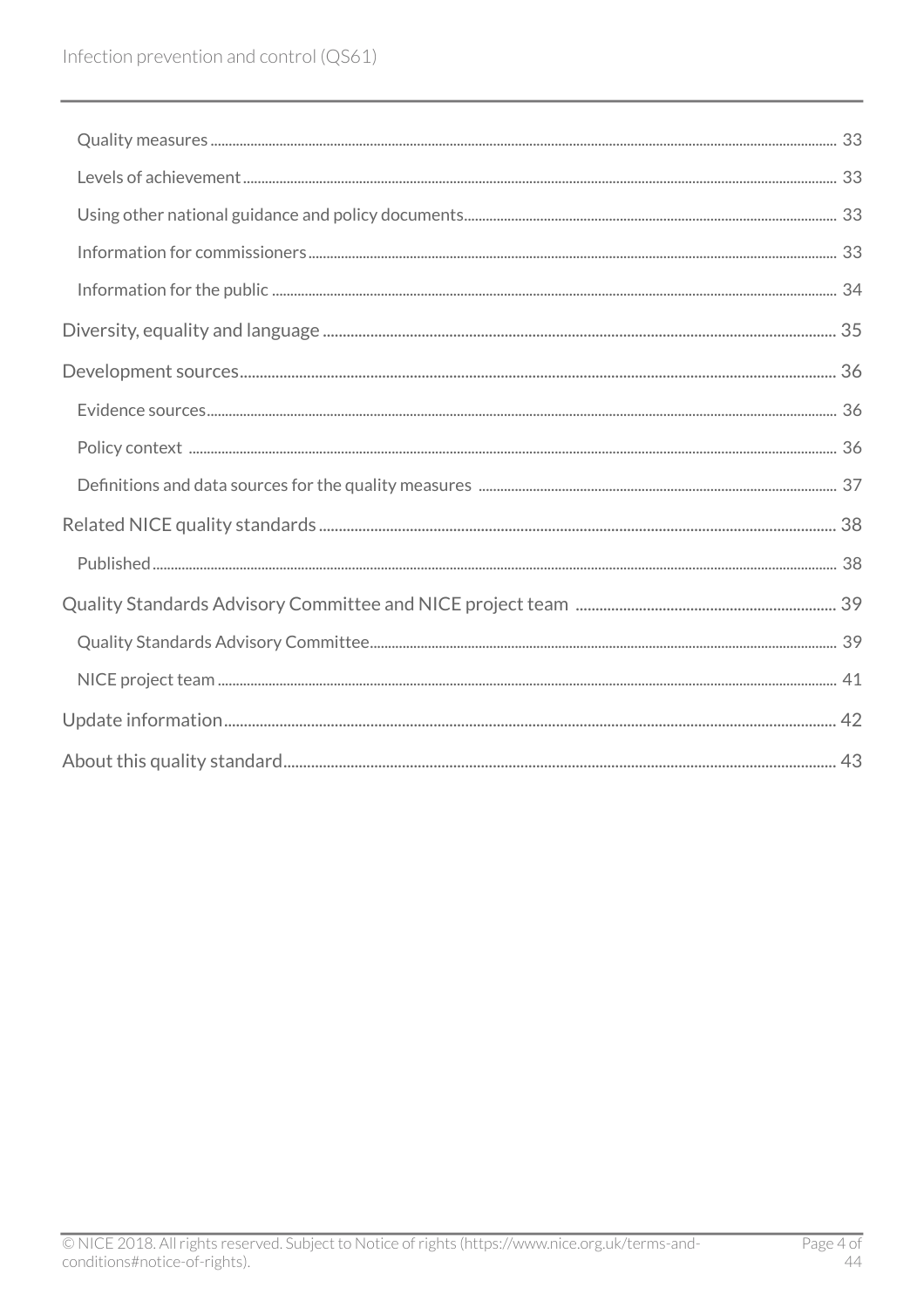This standard is based on CG69, CG139 and PH36.

This standard should be read in conjunction with QS49, QS14, QS15, QS72, QS90, QS63, QS66, QS89, QS110, QS113, QS121, QS141, QS161 and QS168.

# <span id="page-4-0"></span>Introduction

This quality standard covers the prevention and control of infection for people receiving healthcare in primary, community and secondary care settings.

Settings include hospitals, general practices, dental clinics, health centres, care homes, the person's own home, schools and prisons providing healthcare, and care delivered by the ambulance service and mental health services.

For more information see the [topic overview.](http://www.nice.org.uk/guidance/qs61/documents)

# <span id="page-4-1"></span>*Why this quality standard is needed*

<span id="page-4-2"></span>Healthcare-associated infections can develop either as a direct result of healthcare intervention (such as medical or surgical treatment) or from being in contact with a healthcare setting $^{[i]}$ .

Healthcare-associated infections arise across a wide range of clinical conditions and can affect people of all ages. They can exacerbate existing or underlying conditions, delay recovery and adversely affect quality of life. Healthcare-associated infections can occur in otherwise healthy people, especially if invasive procedures or devices are used. Healthcare workers, family members and carers are also at risk of acquiring infections when caring for people. A number of factors can increase the risk of acquiring an infection, but high standards of infection prevention and control practice, including providing clean environments, can minimise the risk.

<span id="page-4-4"></span><span id="page-4-3"></span>It is estimated that 300,000 patients a year in England acquire a healthcare-associated infection as a result of care within the NHS. The prevalence of healthcare-associated infections in hospitals in England in 2011 was 6.4%. The most common types of healthcare-associated infection are respiratory infections (including pneumonia and infections of the lower respiratory tract) (22.8%), urinary tract infections (17.[2](#page-7-1)%) and surgical site infections (15.7%) $^{\lbrack\rm 2\rbrack}$ . Each one of these infections means additional use of NHS resources, greater patient discomfort and a decrease in patient safety $^{[3]}$  $^{[3]}$  $^{[3]}$ .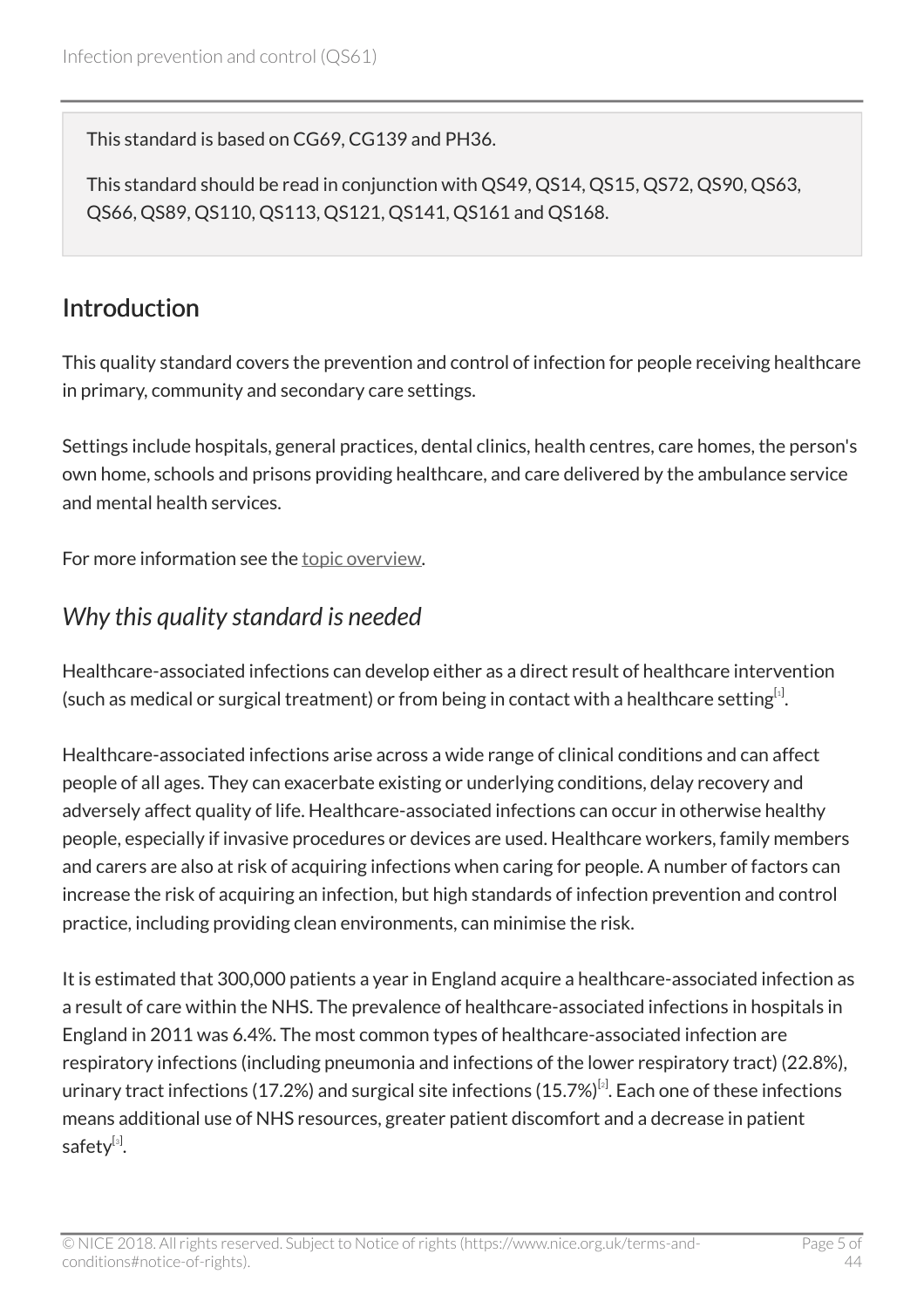In 2007, methicillin-resistant *Staphylococcus aureus*(MRSA) bloodstream infections and *Clostridium difficile* infections were recorded as the underlying cause of, or a contributory factor in, approximately 9000 deaths in hospital and primary care in England<sup>[[3](#page-7-2)]</sup>. Since 2006 there has been an 18-fold reduction in MRSA bloodstream infections (from 1.3% to less than 0.1%) and a 5-fold reduction in *Clostridium difficile infections (from [2](#page-7-1)% to 0.4%)<sup>[2]</sup>.* 

It is important that this quality standard is implemented alongside other national guidance, current policy documents and regulatory standards listed in the 'policy context'.

This quality standard has been developed as part of a group of topics on infection prevention and control across a range of settings. The infection prevention and control quality standard is an overarching quality standard; other quality standards and guidance have been published (for example, [Surgical site infection](http://www.nice.org.uk/guidance/qs49) [NICE quality standard 49]), are in development and have been referred to NICE that provide topic-specific detail on aspects of infection prevention and control.

The quality standard is expected to contribute to improvements in the following outcomes:

- infection rates
- avoidable deaths from healthcare-associated infections.

### <span id="page-5-0"></span>*How this quality standard supports delivery of outcome frameworks*

NICE quality standards are a concise set of prioritised statements designed to drive measurable quality improvements within a particular area of health or care. They are derived from high-quality guidance, such as that from NICE or other sources accredited by NICE. This quality standard, in conjunction with the guidance on which it is based, should contribute to the improvements outlined in the following outcomes framework published by the Department of Health:

#### • NHS Outcomes Framework 2014-15

Table 1 shows the outcomes, overarching indicators and improvement areas from the frameworks that the quality standard could contribute to achieving.

#### Table 1 [NHS Outcomes Framework 2014–15](https://www.gov.uk/government/publications/nhs-outcomes-framework-2014-to-2015)

| Domain | Overarching indicators and improvement<br>areas |
|--------|-------------------------------------------------|
|--------|-------------------------------------------------|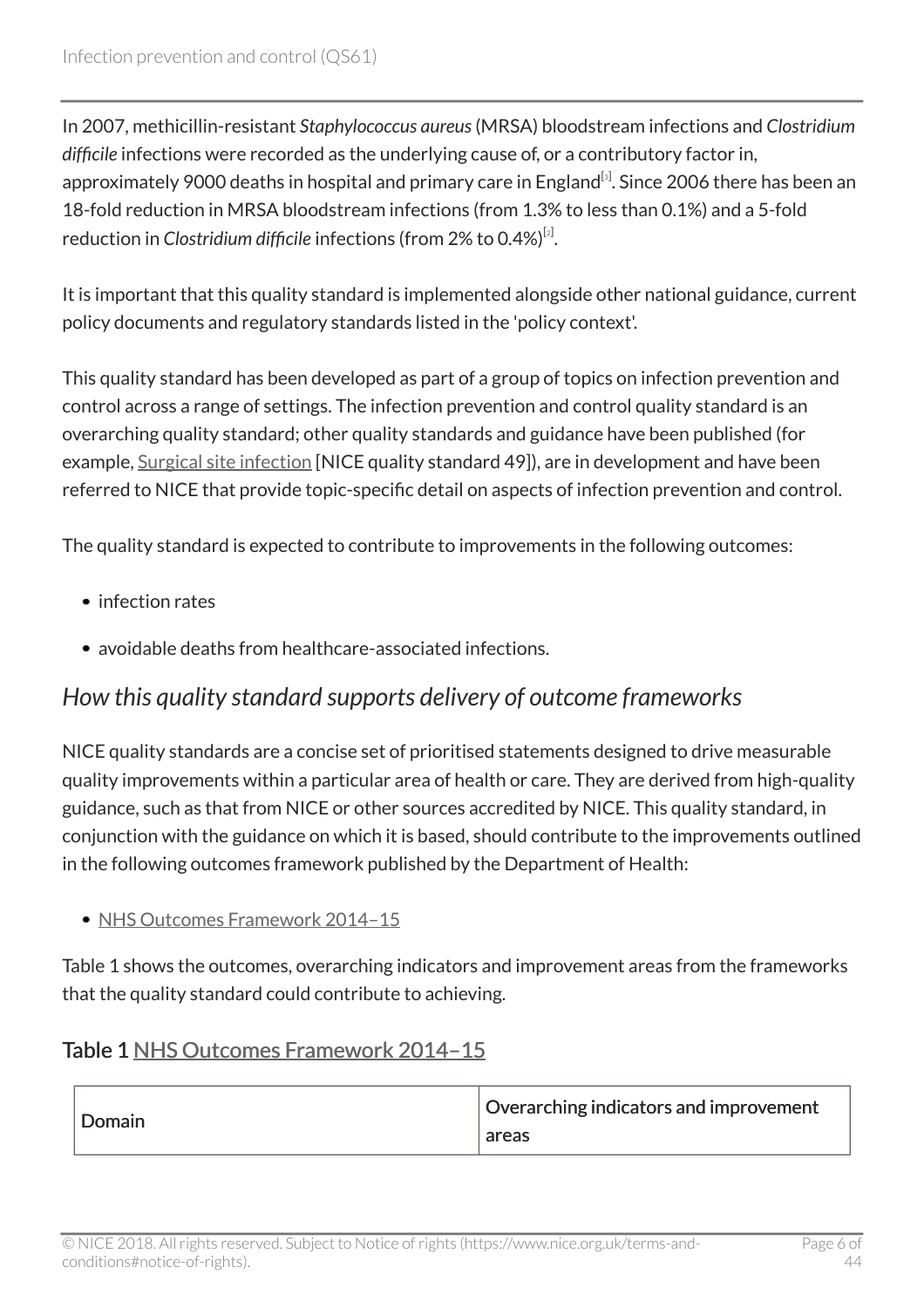| 1 Preventing people from dying prematurely                                                        | Overarching indicator<br>1a Potential Years of Life Lost (PYLL) from<br>causes considered amenable to healthcare<br>1ai Adults<br>1aii Children and young people |
|---------------------------------------------------------------------------------------------------|------------------------------------------------------------------------------------------------------------------------------------------------------------------|
| 4 Ensuring that people have a positive<br>experience of care                                      | Overarching indicator<br>4a Patient experience of primary care i GP<br>services<br>4b Patient experience of hospital care                                        |
| 5 Treating and caring for people in a safe<br>environment and protect them from avoidable<br>harm | Improvement areas<br>Reducing the incidence of avoidable harm<br>5.2 Incidence of healthcare associated<br>infection (HCAI)<br>5.2i MRSA<br>5.2ii C. difficile   |

# <span id="page-6-0"></span>*Coordinated services*

The quality standard for infection prevention and control specifies that services should be commissioned from and coordinated across all relevant agencies. A person-centred, integrated approach that promotes multi-agency working is fundamental to delivering high-quality care and preventing and controlling infection.

The Health and Social Care Act 2012 sets out a clear expectation that the care system should consider NICE quality standards in planning and delivering services, as part of a general duty to secure continuous improvement in quality. Commissioners and providers of health and social care should refer to the library of NICE quality standards when designing high-quality services. Other quality standards that should also be considered when choosing, commissioning or providing a high-quality infection prevention and control service are listed in 'Related quality standards'.

#### Training and competencies

The quality standard should be read in the context of national and local guidelines on training and competencies. All healthcare workers and social care and public health practitioners involved in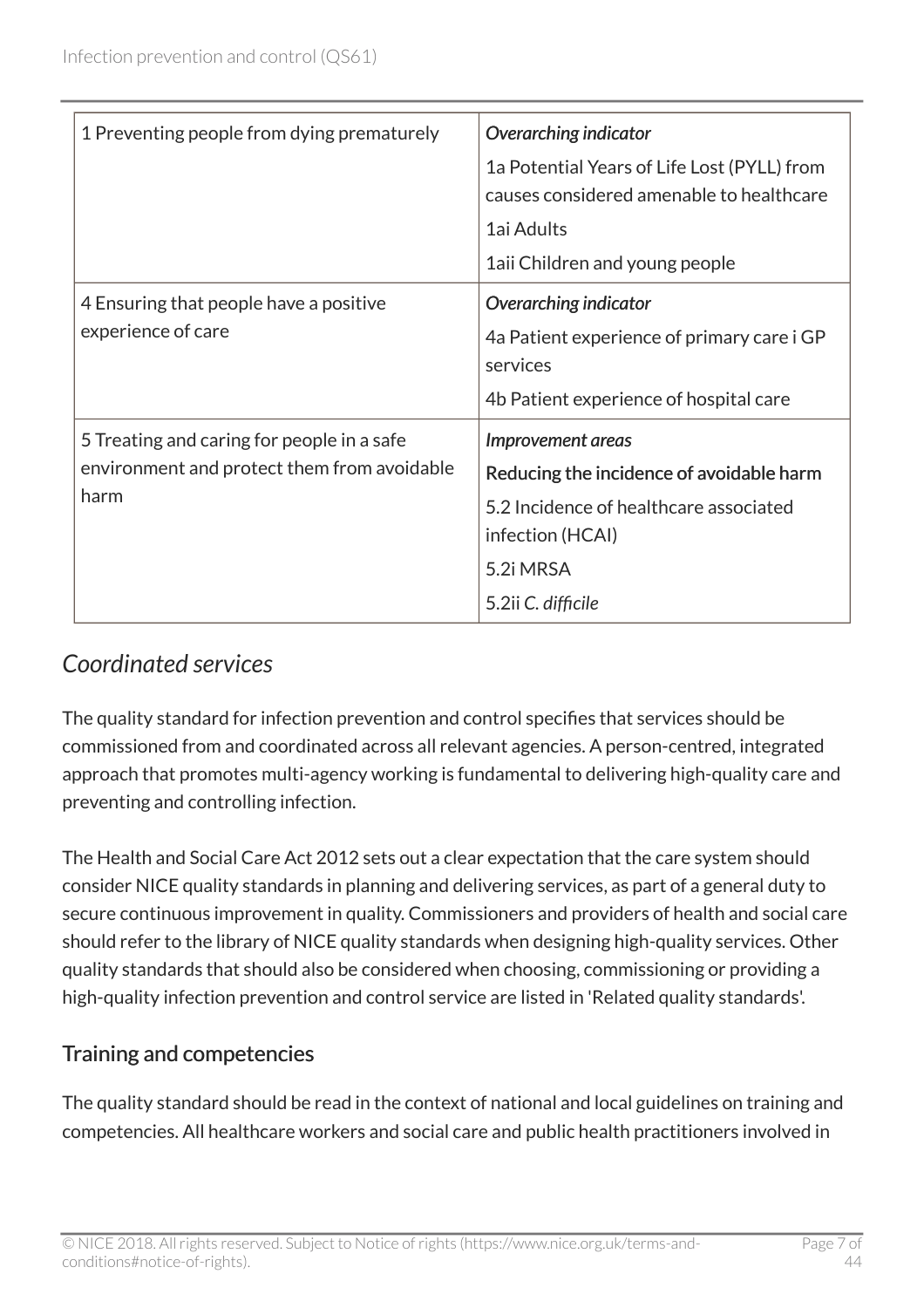infection prevention and control should have sufficient and appropriate training and competencies to deliver the actions and interventions described in the quality standard.

#### Role of families and carers

Quality standards recognise the important role families and carers have in infection prevention and control. If appropriate, healthcare workers and social care and public health practitioners should ensure that family members and carers are involved in the decision-making process about investigations, treatment and care.

<span id="page-7-0"></span> $^{\left[ \textrm{1}\right]}$  $^{\left[ \textrm{1}\right]}$  $^{\left[ \textrm{1}\right]}$ Public Health England (accessed February 2014) <u>Healthcare associated infections</u>.

<span id="page-7-1"></span>[[2](#page-4-3)] NHS England (2011) [English national point of prevalence survey on healthcare-associated](http://www.hpa.org.uk/Topics/InfectiousDiseases/InfectionsAZ/HCAI/HCAIPointPrevalenceSurvey/) [infections and antimicrobial use, 2011: preliminary data.](http://www.hpa.org.uk/Topics/InfectiousDiseases/InfectionsAZ/HCAI/HCAIPointPrevalenceSurvey/)

<span id="page-7-2"></span>[[3](#page-4-4)] National Audit Office (2009) [Reducing healthcare associated infections in hospitals in England](http://www.nao.org.uk/report/reducing-healthcare-associated-infections-in-hospitals-in-england/).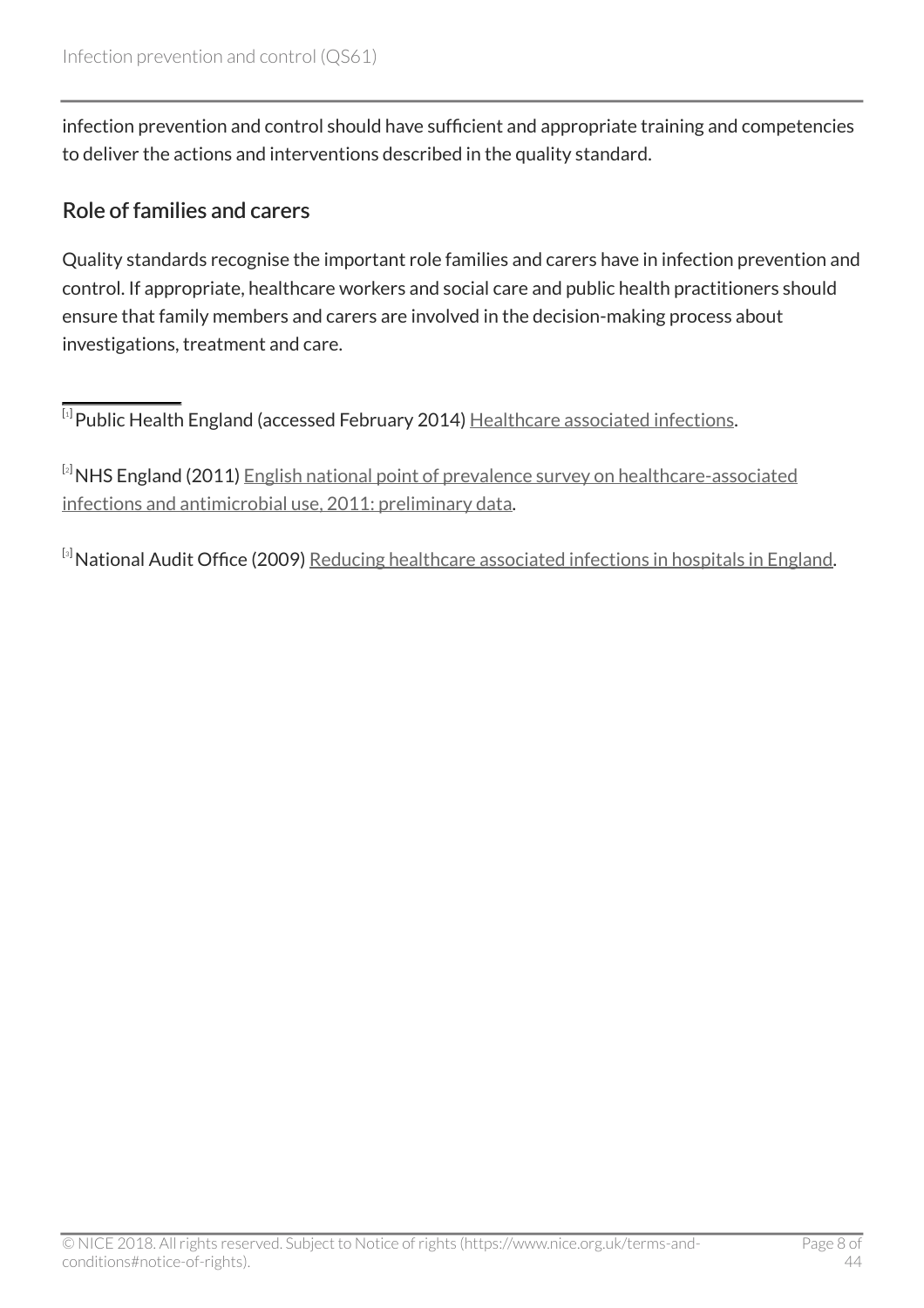# <span id="page-8-0"></span>List of quality statements

.

[Statement 1](http://www.nice.org.uk/guidance/qs61/chapter/quality-statement-1-antimicrobial-stewardship). People are prescribed antibiotics in accordance with local antibiotic formularies as part of antimicrobial stewardship.

[Statement 2](http://www.nice.org.uk/guidance/qs61/chapter/quality-statement-2-organisational-responsibility). Organisations that provide healthcare have a strategy for continuous improvement in infection prevention and control, including accountable leadership, multi-agency working and the use of surveillance systems.

[Statement 3.](http://www.nice.org.uk/guidance/qs61/chapter/quality-statement-3-hand-decontamination) People receive healthcare from healthcare workers who decontaminate their hands immediately before and after every episode of direct contact or care.

[Statement 4.](http://www.nice.org.uk/guidance/qs61/chapter/quality-statement-4-urinary-catheters) People who need a urinary catheter have their risk of infection minimised by the completion of specified procedures necessary for the safe insertion and maintenance of the catheter and its removal as soon as it is no longer needed.

[Statement 5.](http://www.nice.org.uk/guidance/qs61/chapter/quality-statement-5-vascular-access-devices) People who need a vascular access device have their risk of infection minimised by the completion of specified procedures necessary for the safe insertion and maintenance of the device and its removal as soon as it is no longer needed.

[Statement 6.](http://www.nice.org.uk/guidance/qs61/chapter/quality-statement-6-educating-people-about-infection-prevention-and-control) People with a urinary catheter, vascular access device or enteral feeding tube, and their family members or carers (as appropriate), are educated about the safe management of the device or equipment, including techniques to prevent infection.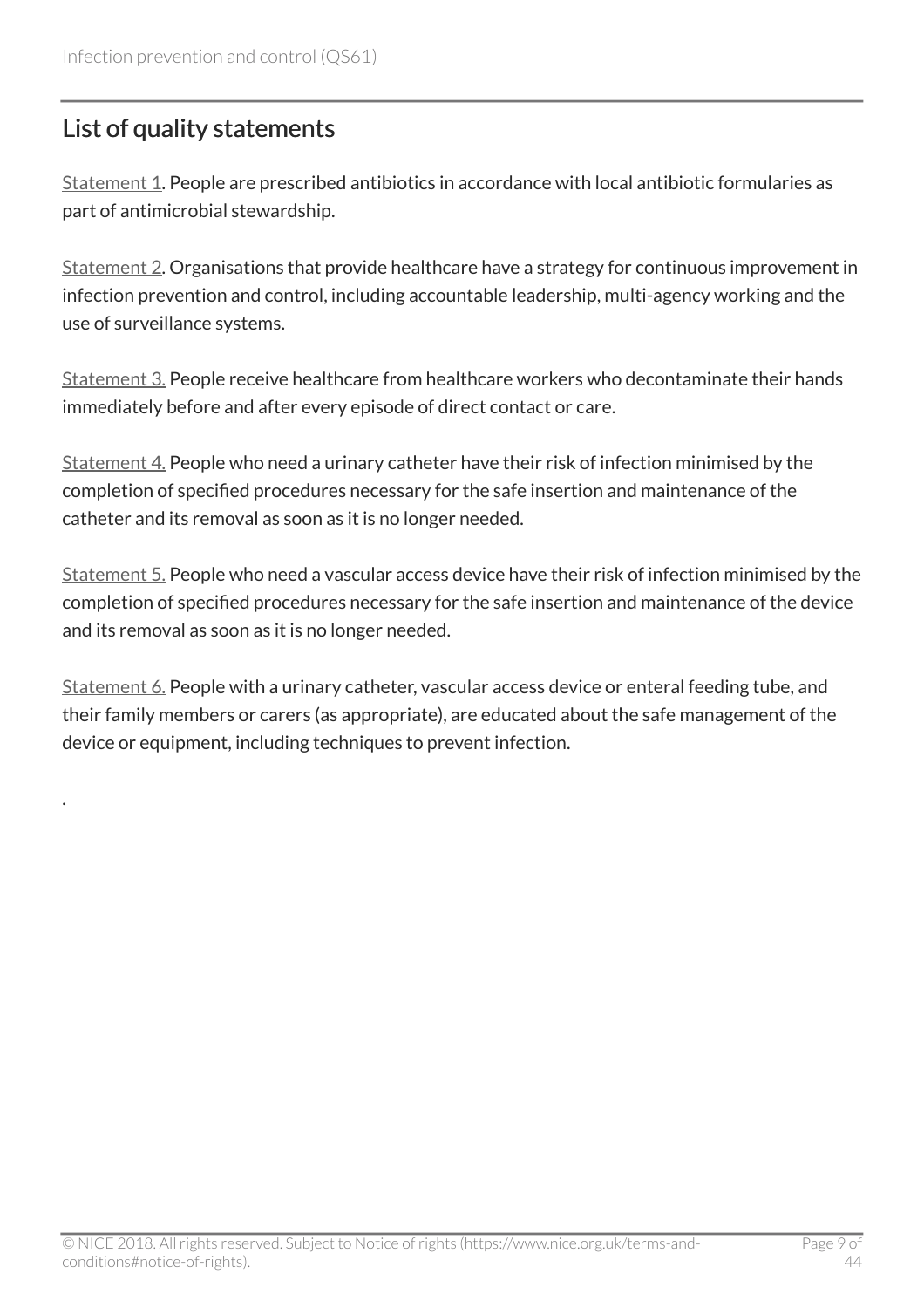# <span id="page-9-0"></span>Quality statement 1: Antimicrobial stewardship

### <span id="page-9-1"></span>*Quality statement*

People are prescribed antibiotics in accordance with local antibiotic formularies as part of antimicrobial stewardship.

# <span id="page-9-2"></span>*Rationale*

Antibiotic resistance poses a significant threat to public health, particularly because antibiotics underpin routine medical practice in both primary and secondary care. To help prevent the development of current and future bacterial resistance, it is important to prescribe antibiotics according to the principles of antimicrobial stewardship, such as prescribing antibiotics only when they are needed (and not for self-limiting mild infections such as colds and most coughs, sinusitis, earache and sore throats) and reviewing the continued need for them. These principles should be set out within local antibiotic guidelines and pathways and be consistent with the local antibiotic formulary. Local antibiotic formularies should indicate a range of antibiotics for managing common infections, and permit use of other antibiotics only on the advice of the microbiologist or physician responsible for the control of infectious diseases.

### <span id="page-9-3"></span>*Quality measures*

#### **Structure**

a) Evidence of local antibiotic formularies governing the use of antibiotics to ensure that people are prescribed antibiotics appropriately.

*Data source:* Local data collection.

b) Evidence that local antibiotic formularies are reviewed regularly.

*Data source:* Local data collection.

c) Evidence of local audits of the appropriateness of antibiotic prescribing.

*Data source:* Local data collection.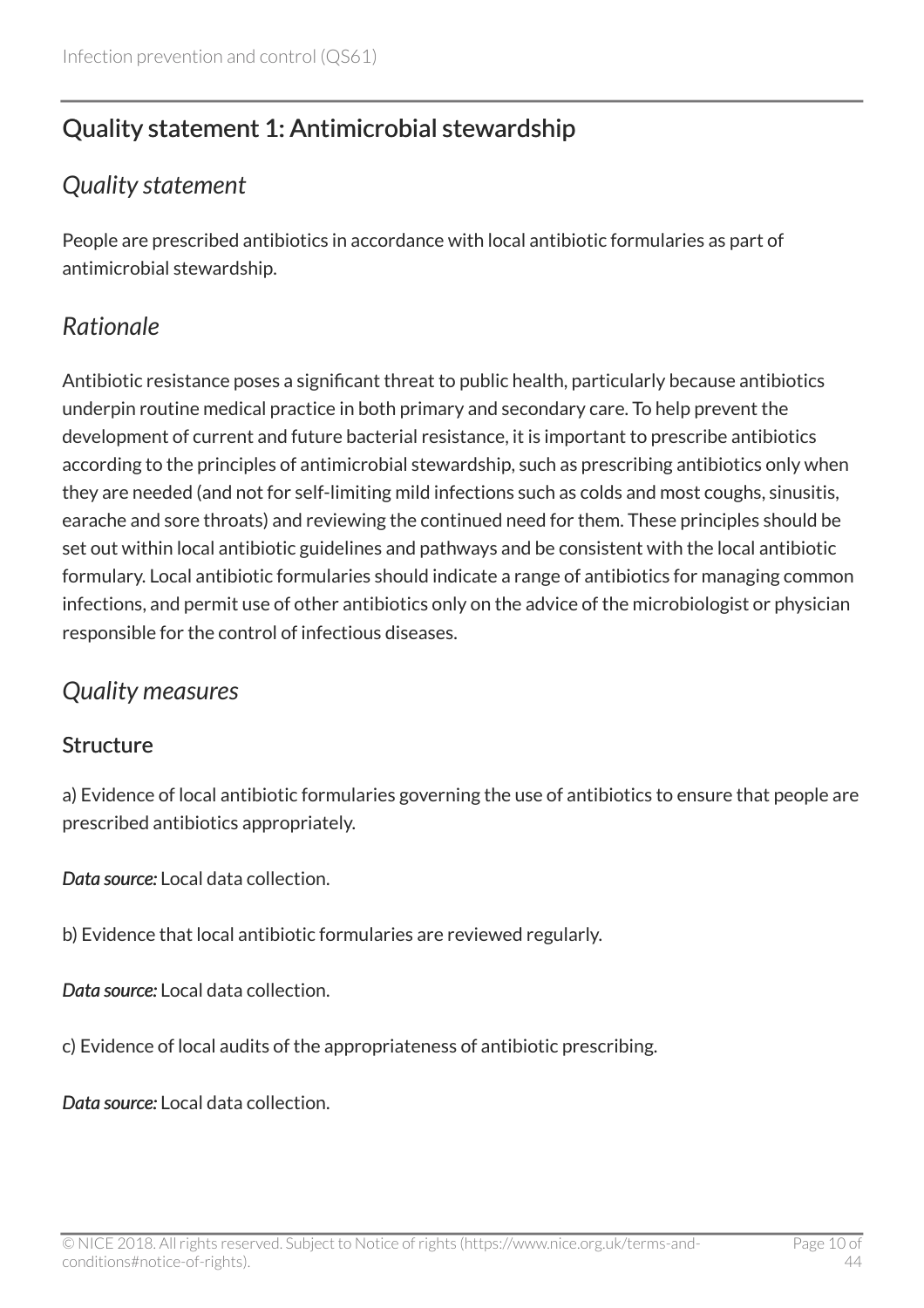#### **Outcome**

Antibiotic prescribing rates (primary and secondary care).

*Data source for primary care:* National prescribing comparator data available from the [Information](https://apps.nhsbsa.nhs.uk/infosystems/welcome) [Services Portal](https://apps.nhsbsa.nhs.uk/infosystems/welcome) hosted by the [Health and Social Care Information Centre](http://www.hscic.gov.uk/home), specifically the number of prescription items for antibacterial drugs per Specific Therapeutic Group Age-sex weightings Related Prescribing Unit (STAR-PU), and the number of prescription items for cephalosporins and quinolones as a percentage of the total number of prescription items for selected antibacterial drugs [\(British National Formulary \[BNF\], section 5.1\)](http://www.evidence.nhs.uk/formulary/bnf/current/5-infections/51-antibacterial-drugs).

*Data source for secondary care:* Local data collection.

### <span id="page-10-0"></span>*What the quality statement means for service providers, healthcare professionals and commissioners*

Service providers ensure that they have antimicrobial stewardship initiatives in place, including local antibiotic formularies for antibiotic prescribing.

Healthcare professionals ensure that when they prescribe antibiotics they do so in accordance with local antibiotic formularies as part of antimicrobial stewardship.

Commissioners ensure that they commission services that have antimicrobial stewardship initiatives and in which people are prescribed antibiotics in accordance with local antibiotic formularies.

### <span id="page-10-1"></span>*What the quality statement means for patients, service users and carers*

People are offered antibiotics according to local guidance about which ones are most suitable. This includes not being offered antibiotics if they don't need them (for example, if they have a cold, a sore throat, most coughs or earache). This is to try to reduce the problem of antibiotic resistance, which is when an infection no longer responds to treatment with one or more types of antibiotic and so is more likely to spread and can become serious.

### <span id="page-10-2"></span>*Source guidance*

• Respiratory tract infections – antibiotic prescribing (NICE clinical guideline 69), recommendations [1.3 and 1.4.](http://www.nice.org.uk/guidance/cg69/chapter/guidance#the-clinical-effectiveness-and-cost-effectiveness-of-antibiotic-management-strategies-for)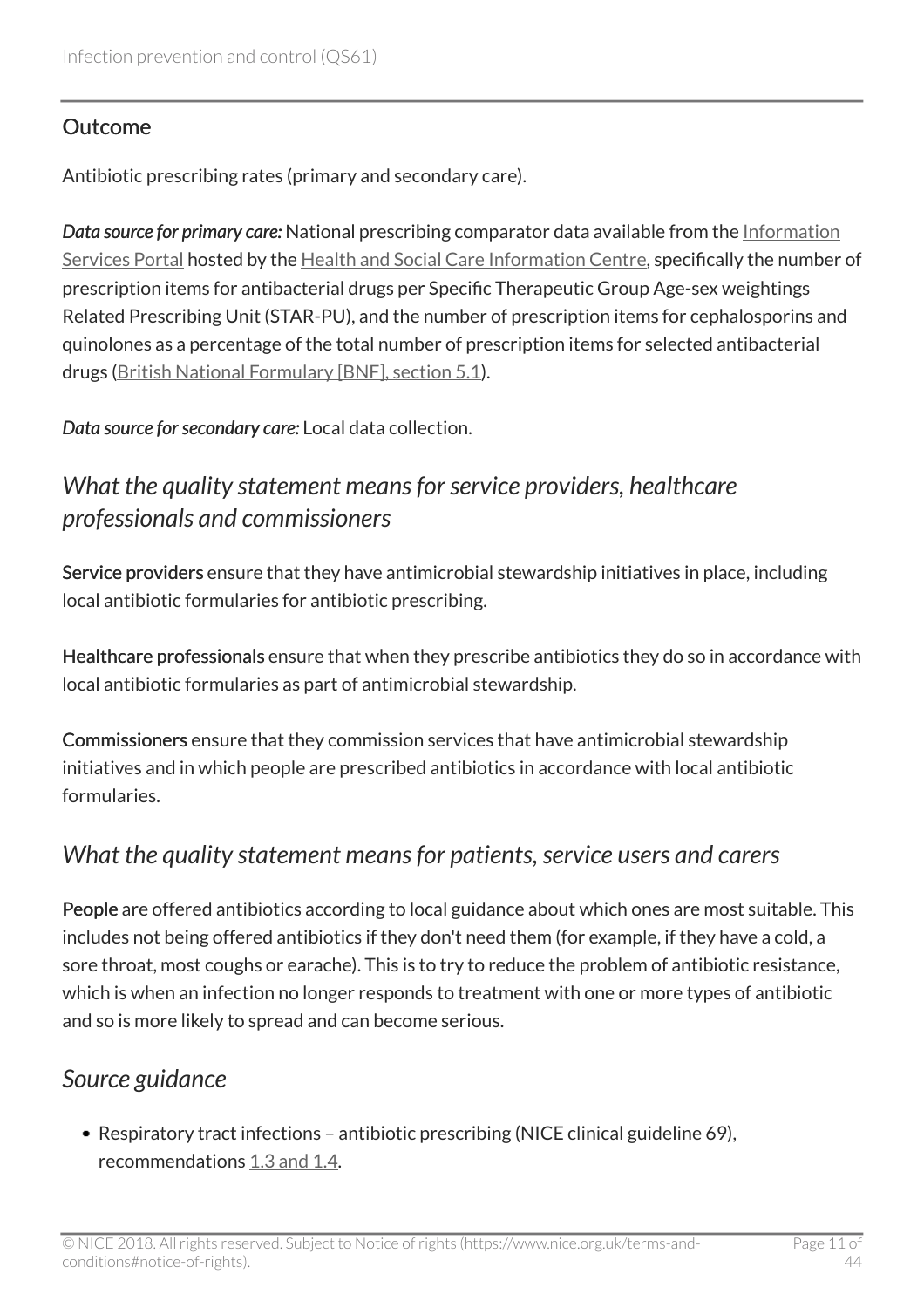• Expert consensus.

### <span id="page-11-0"></span>*Definitions of terms used in this quality statement*

### Local antibiotic formulary

A local antibiotic formulary is a local policy document produced by a multi-professional team, usually in a hospital trust or commissioning group, combining best evidence and clinical judgement. [[Surgical site infection – full guideline](http://www.nice.org.uk/guidance/CG74/evidence) (NICE clinical guideline 74)].

A local antibiotic formulary is defined as 'the output of processes to support the managed introduction, utilisation or withdrawal of healthcare treatments within a health economy, service or organisation. [[Developing and updating local formularies](http://www.nice.org.uk/guidance/mpg1) (NICE medicines practice guideline 1)]

Local policies often limit the antibiotics that may be used to achieve reasonable economy consistent with adequate cover, and to reduce the development of resistant organisms. A policy may indicate a range of antibiotics for general use, and permit other antibiotics only on the advice of the medical microbiologist or physician responsible for the control of infectious diseases. [[BNF,](http://www.evidence.nhs.uk/formulary/bnf/current/5-infections/51-antibacterial-drugs) [section 5.1\]](http://www.evidence.nhs.uk/formulary/bnf/current/5-infections/51-antibacterial-drugs)

#### Antimicrobial stewardship

Antimicrobial stewardship is an organisational or healthcare-system-wide approach to promoting and monitoring judicious use of antimicrobial drugs to preserve their future effectiveness. [Adapted from the Department of Health Advisory Committee on Antimicrobial Resistance and Healthcare Associated Infection (ARHAI)'s [antimicrobial prescribing and stewardship](https://www.gov.uk/government/publications/antimicrobial-prescribing-and-stewardship-competencies) [competencies\]](https://www.gov.uk/government/publications/antimicrobial-prescribing-and-stewardship-competencies)

The approach to prescribing in line with the principles of antimicrobial stewardship recommended for secondary care is as follows:

- Do not start antibiotics without clinical evidence of bacterial infection.
- If there is evidence or suspicion of bacterial infection, use local guidelines to start prompt, effective antibiotic treatment.
- Document the following on the medicines chart and in the person's medical notes: clinical indication, duration or review date, route and dose.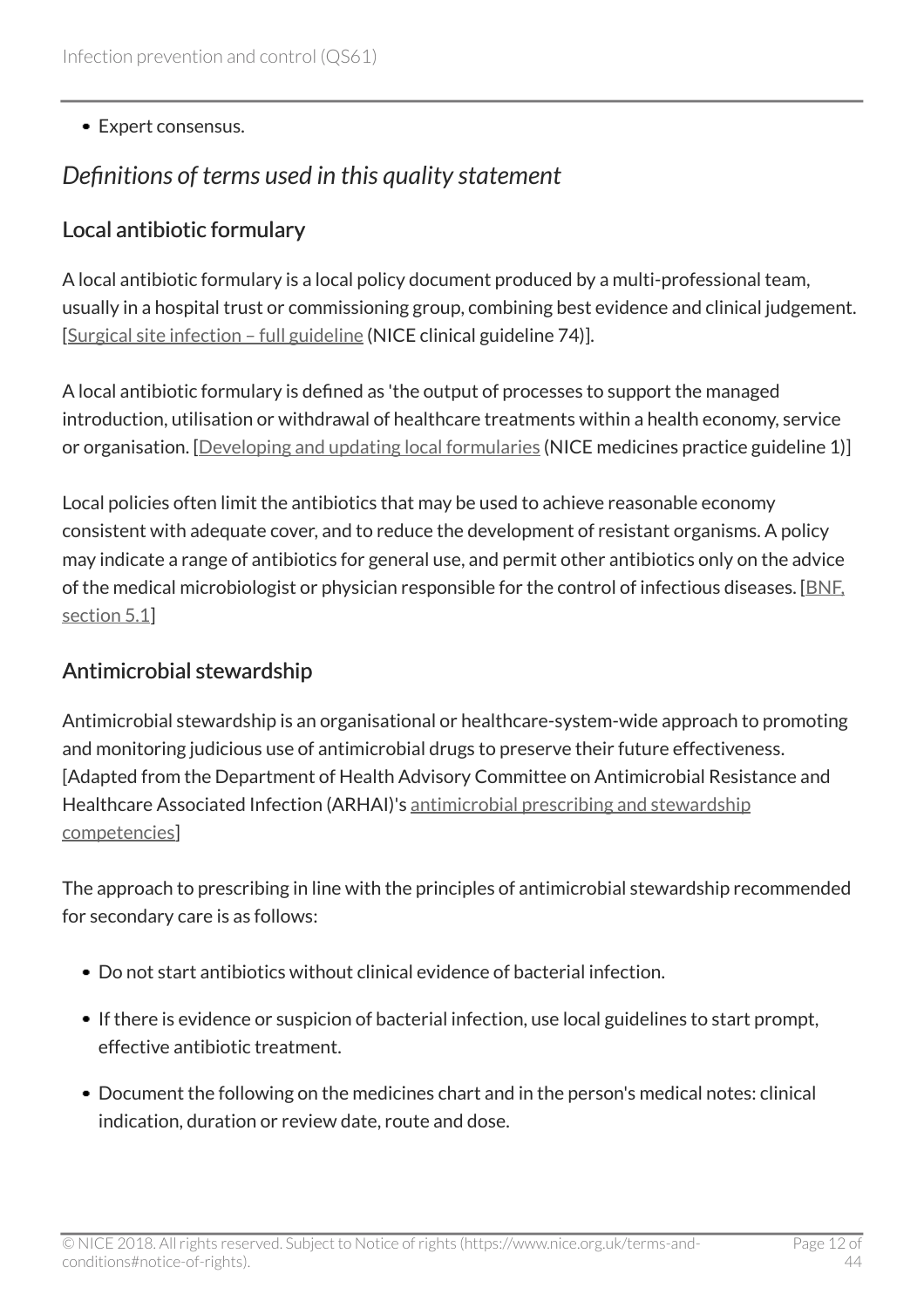- Obtain cultures knowing the susceptibility of an infecting organism can lead to narrowing of broad-spectrum therapy, changing therapy to effectively treat resistant pathogens, and stopping antibiotics when cultures suggest an infection is unlikely.
- Prescribe single-dose antibiotics for surgical prophylaxis if antibiotics have been shown to be effective.
- Review the clinical diagnosis and the continuing need for antibiotics by 48 hours from the first antibiotic dose and make a clear plan of action – the 'Antimicrobial Prescribing Decision'. The 5 Antimicrobial Prescribing Decision options are: Stop, Switch IV (intravenous) to Oral, Change, Continue, and Outpatient Parenteral Antibiotic Therapy (OPAT).
- Clearly document the review and subsequent decision in the person's medical notes. [ARHAI's guidance on [antimicrobial stewardship 'Start smart – then focus'](https://www.gov.uk/government/publications/antimicrobial-stewardship-start-smart-then-focus)]

The approach to prescribing in line with the principles of antimicrobial stewardship recommended for primary care is as follows:

- Prescribe an antibiotic only if there is likely to be a clear clinical benefit.
- Consider a no, or delayed, antibiotic strategy for acute self-limiting upper respiratory tract infections.
- Limit prescribing over the phone to exceptional cases.
- Use simple generic antibiotics if possible. Avoid broad-spectrum antibiotics (for example, coamoxiclav, quinolones and cephalosporins) if narrow-spectrum antibiotics remain effective, because the former increase the risk of *Clostridium difficile*, methicillin-resistant *Staphylococcus aureus*(MRSA) and antibiotic-resistant urinary tract infections.
- Avoid widespread use of topical antibiotics (especially those that are also available as systemic preparations, such as fusidic acid). [Adapted from the Health Protection Agency's [management](http://www.hpa.org.uk/infections/topics_az/primary_care_guidance/) [of infection guidance for primary care](http://www.hpa.org.uk/infections/topics_az/primary_care_guidance/)]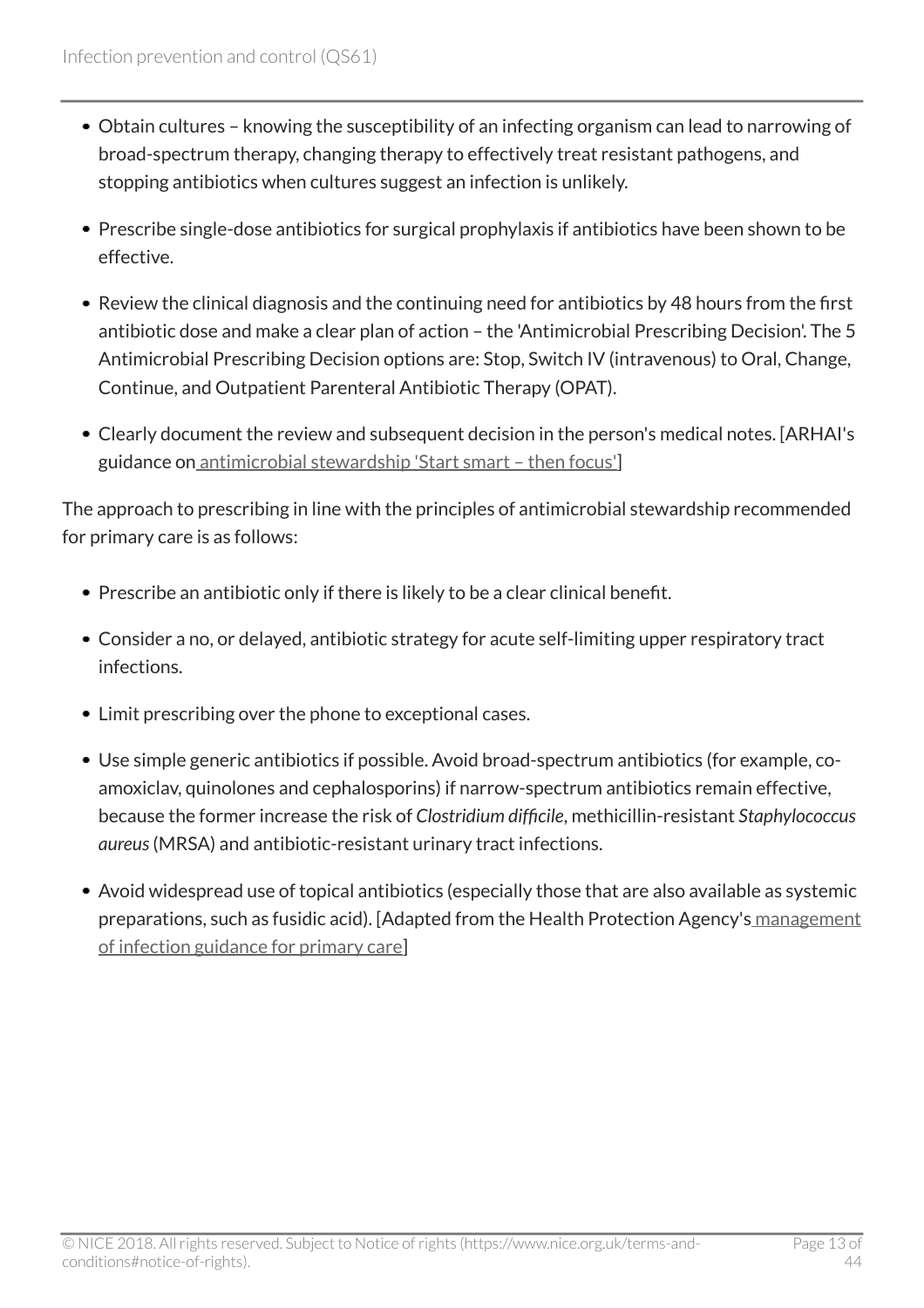# <span id="page-13-0"></span>Quality statement 2: Organisational responsibility

### <span id="page-13-1"></span>*Quality statement*

Organisations that provide healthcare have a strategy for continuous improvement in infection prevention and control, including accountable leadership, multi-agency working and the use of surveillance systems.

# <span id="page-13-2"></span>*Rationale*

It is essential that organisations and agencies work together to coordinate strategies for infection prevention and control across a local area. It is equally important to share information across organisations in order to meet responsibilities for establishing the current position on infection control, monitoring the impact of quality improvement initiatives and ongoing surveillance. Leadership underpins all infection prevention and control, and is vital to ensure that this remains a priority for the organisation as a whole and each person working within it.

### <span id="page-13-3"></span>*Quality measures*

#### **Structure**

a) Evidence that the organisation includes infection prevention and control within its overall strategy.

*Data source:* Local data collection.

b) Evidence that the organisation's board is up to date with, and has a working knowledge and understanding of, infection prevention and control.

*Data source:* Local data collection.

c) Evidence that a lead for infection prevention and control has been assigned and is taking an active role.

*Data source:* Local data collection.

d) Evidence of support for, and participation in, joint working initiatives beyond mandatory or contractual requirements, to reduce healthcare-associated infections locally.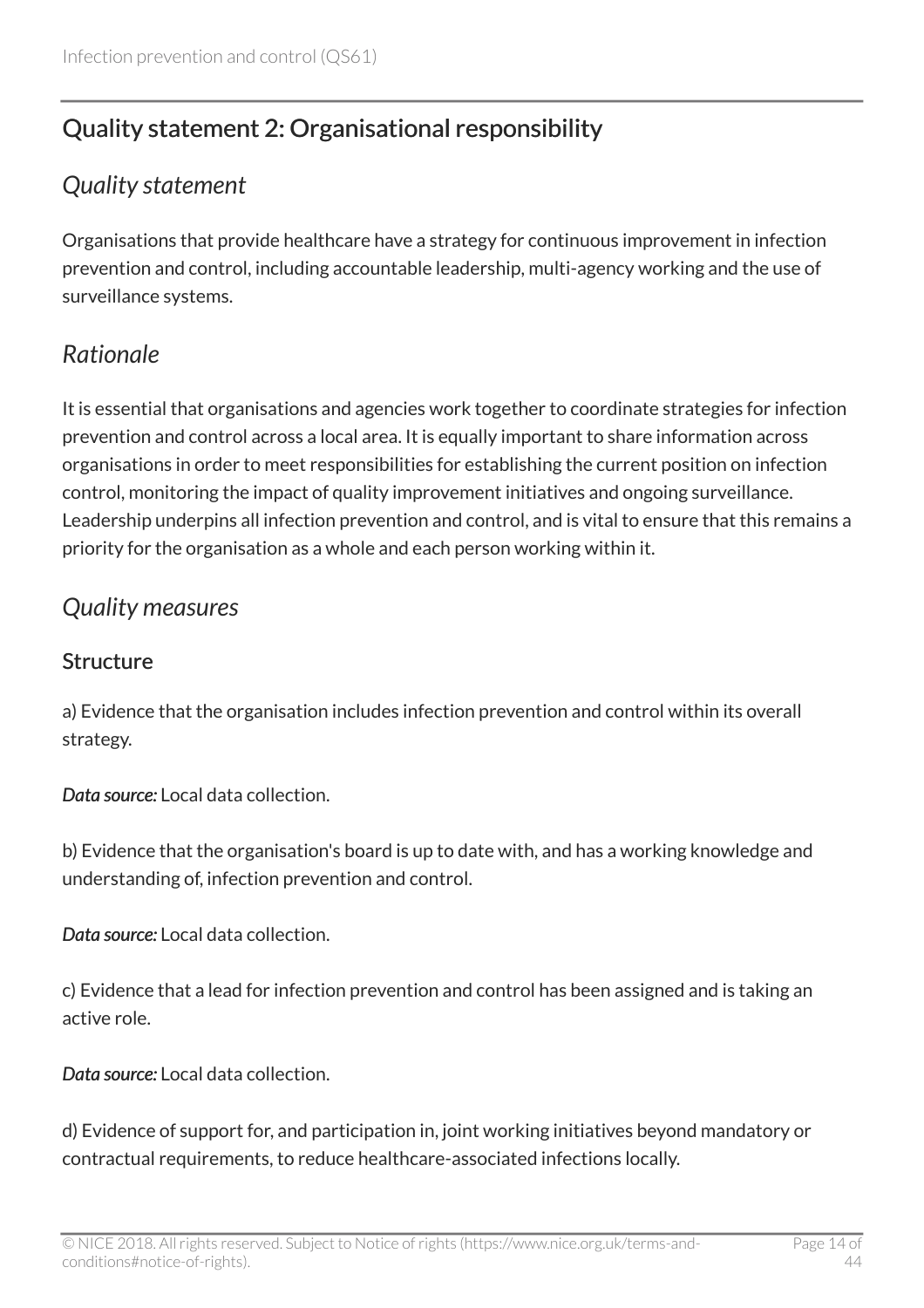#### *Data source:* Local data collection.

e) Evidence of an adequately resourced surveillance system with specific, locally defined objectives and priorities for preventing and managing healthcare-associated infections.

*Data source:* Local data collection.

#### **Outcome**

Incidence of healthcare-associated infection.

*Data source:*[2014/15 NHS Outcomes Framework](https://www.gov.uk/government/publications/nhs-outcomes-framework-2014-to-2015) indicator 5.2 and [2014/15 CCG Outcome](http://www.england.nhs.uk/ccg-ois) [Indicator Set](http://www.england.nhs.uk/ccg-ois) indicators 5.3 and 5.4 measure incidence of methicillin-resistant *Staphylococcus aureus* (MRSA) and *Clostridium difficile*. Data are derived from the [mandatory reporting of healthcare](http://www.hpa.org.uk/web/HPAweb&HPAwebStandard/HPAweb_C/1244763936373)[associated infections](http://www.hpa.org.uk/web/HPAweb&HPAwebStandard/HPAweb_C/1244763936373) to [Public Health England](https://www.gov.uk/government/organisations/public-health-england), which are published by Public Health England and also reported by the [Health and Social Care Information Centre](http://www.hscic.gov.uk/) through their [Indicator Portal.](https://indicators.ic.nhs.uk/webview/)

### <span id="page-14-0"></span>*What the quality statement means for service providers, healthcare professionals and commissioners*

Service providers ensure that a strategy is in place for continuous improvement in infection prevention and control that includes accountable leadership, multi-agency working and surveillance systems.

Healthcare professionals ensure that they implement strategies for continuous improvement in infection prevention and control through accountable leadership, multi-agency working and adhering to the requirements of surveillance systems.

Commissioners ensure that they commission services from organisations that have strategies for continuous improvement in infection prevention and control that include accountable leadership, multi-agency working and surveillance systems.

### <span id="page-14-1"></span>*What the quality statement means for patients, service users and carers*

People receive healthcare from organisations that aim to continually improve their approach to preventing infection (for example, by sharing information with other organisations and monitoring rates of infection).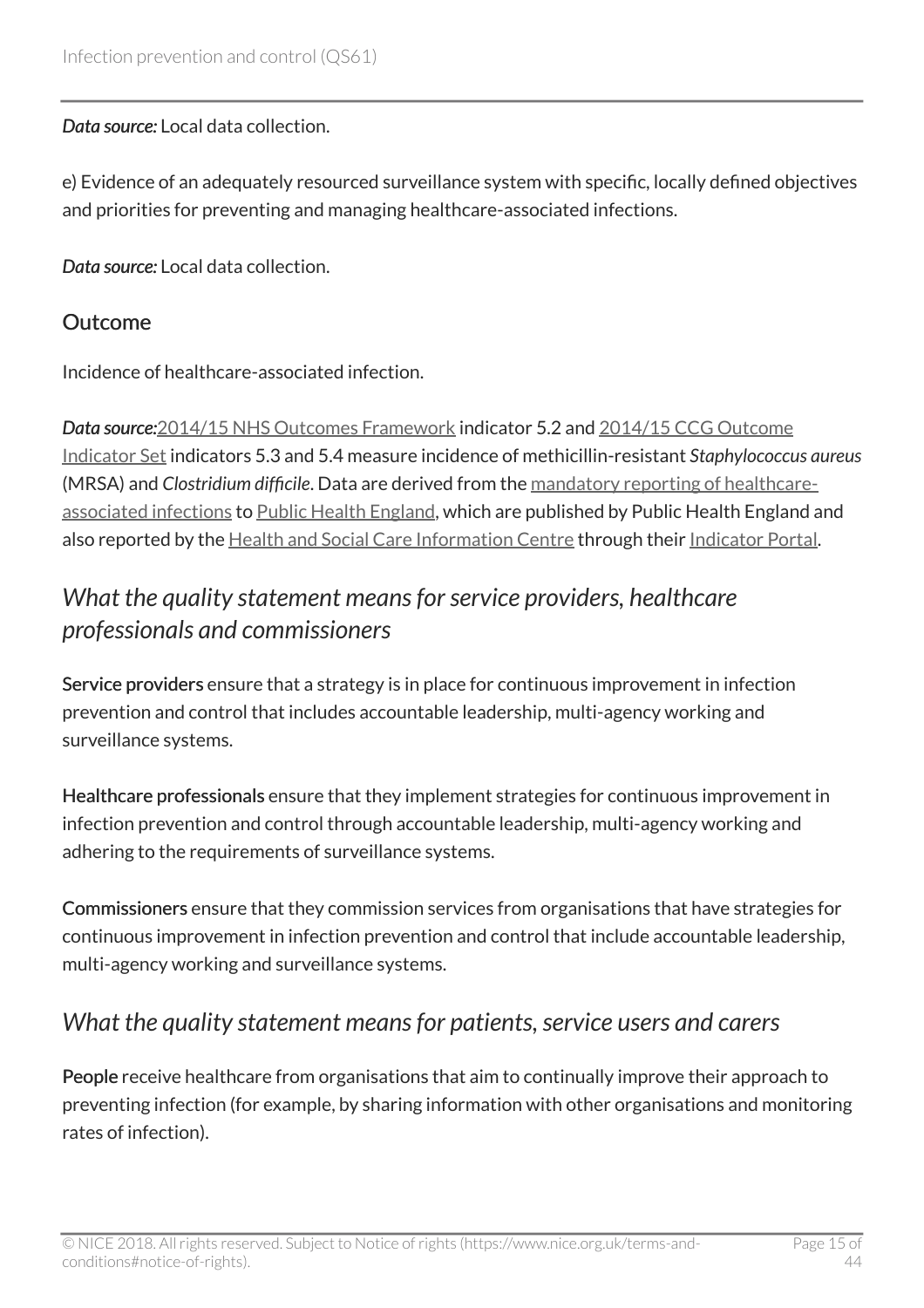### <span id="page-15-0"></span>*Source guidance*

Prevention and control of healthcare-associated infections: quality improvement guide (NICE public health guidance [3](http://www.nice.org.uk/guidance/ph36/chapter/quality-improvement-statement-3-hcai-surveillance)[6](http://www.nice.org.uk/guidance/ph36/chapter/quality-improvement-statement-6-multi-agency-working-to-reduce-hcais)), quality improvement statements  $1, 3$  $1, 3$  and 6.

### <span id="page-15-1"></span>*Definitions of terms used in this quality statement*

#### Board

A board is defined as a group of members with overall responsibility and accountability for the governance, safety and quality of an organisation. [Expert opinion]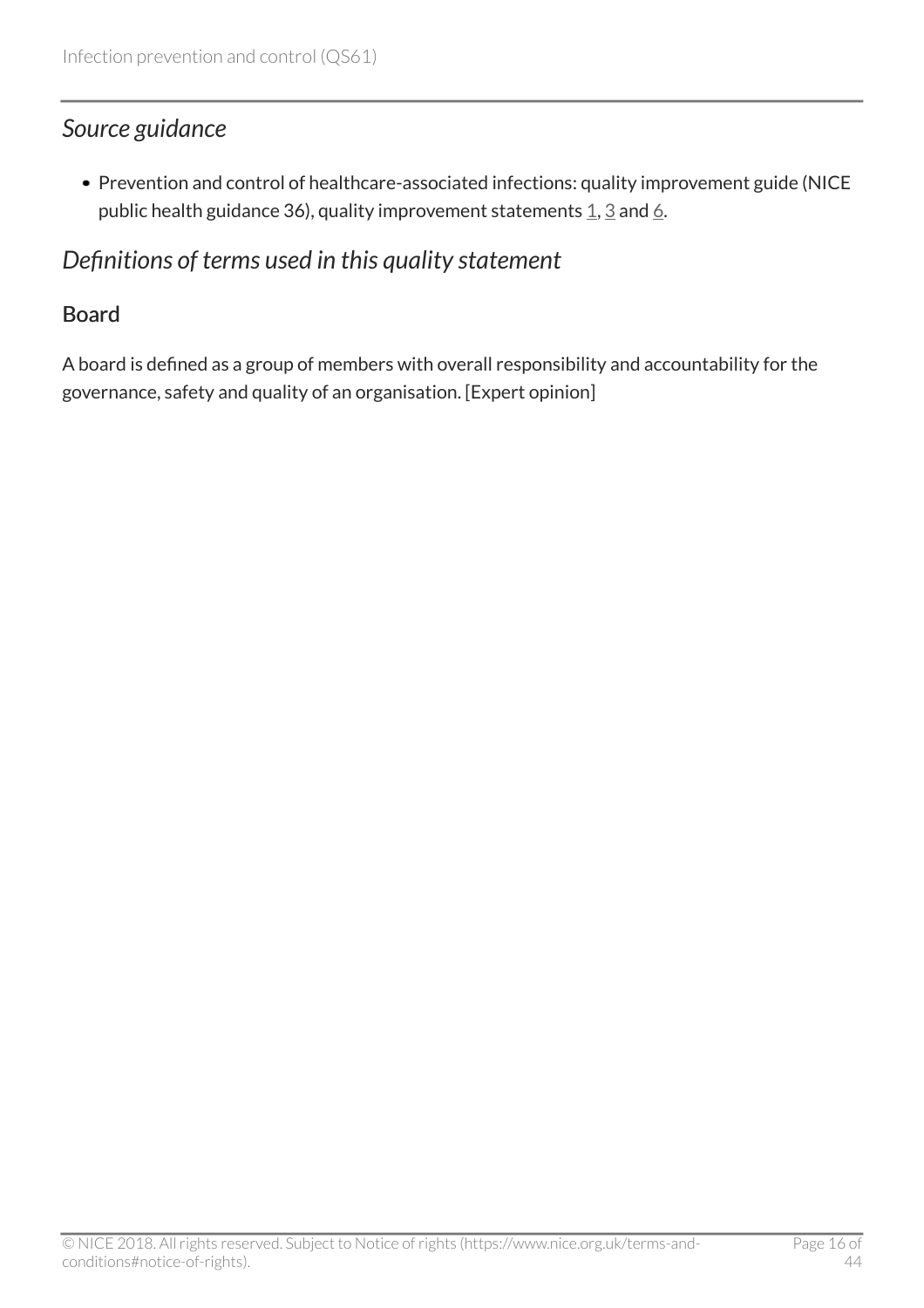# <span id="page-16-0"></span>Quality statement 3: Hand decontamination

### <span id="page-16-1"></span>*Quality statement*

People receive healthcare from healthcare workers who decontaminate their hands immediately before and after every episode of direct contact or care.

### <span id="page-16-2"></span>*Rationale*

Effective hand decontamination, even after wearing gloves, results in significant reductions in the carriage of potential pathogens on the hands and decreases the incidence of preventable healthcare-associated infections, leading in turn to a reduction in morbidity and mortality. Hand decontamination is considered to have a high impact on outcomes that are important to patients. Although hand hygiene has improved over recent years, remaining misconceptions about this standard principle of infection control are reported and good practice is still not universal.

### <span id="page-16-3"></span>*Quality measures*

#### **Structure**

a) Evidence of local arrangements to ensure the availability of facilities for hand decontamination.

*Data source:* Local data collection.

b) Evidence of local arrangements to ensure that all healthcare workers receive training in hand decontamination.

*Data source:* Local data collection.

c) Evidence of local arrangements to ensure that regular local hand hygiene observation audits are undertaken.

*Data source:* Local data collection.

#### Outcome

Incidence of healthcare-associated infection.

*Data source:*[2014/15 NHS Outcomes Framework](https://www.gov.uk/government/publications/nhs-outcomes-framework-2014-to-2015) indicator 5.2.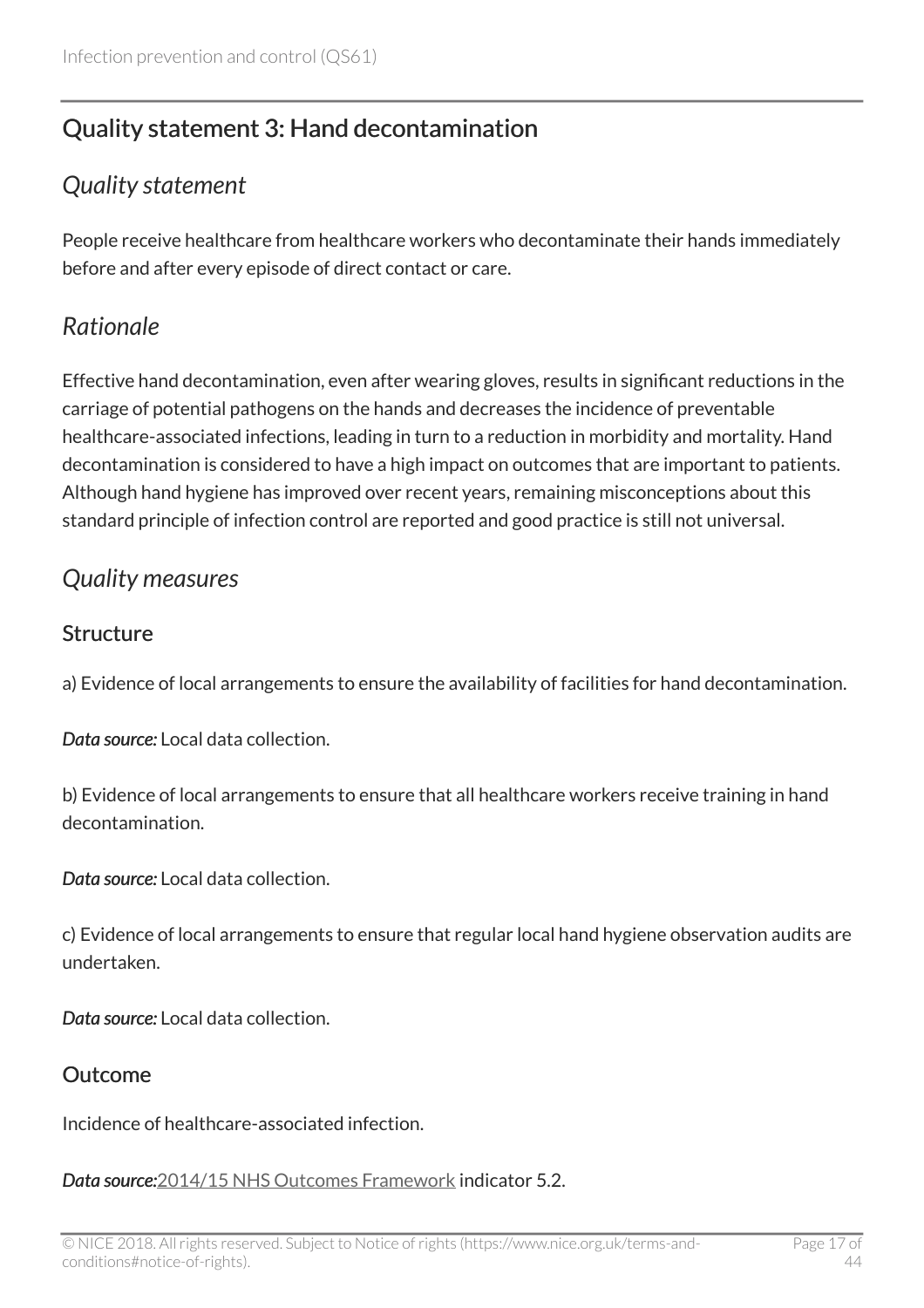# <span id="page-17-0"></span>*What the quality statement means for service providers, healthcare workers and commissioners*

Service providers ensure that healthcare workers are trained in effective hand decontamination techniques, and that handrub and handwashing facilities are available so that healthcare workers can decontaminate their hands immediately before and after every episode of direct contact or care.

Healthcare workers ensure that they are trained in effective hand decontamination techniques, and that they decontaminate their hands immediately before and after every episode of direct contact or care, even when gloves have been worn.

Commissioners ensure that they commission services in which healthcare workers are trained in effective hand decontamination techniques and decontaminate their hands immediately before and after every episode of direct contact or care, and that hand hygiene observation audits are carried out regularly.

### <span id="page-17-1"></span>*What the quality statement means for patients, service users and carers*

People receiving healthcare are looked after by healthcare workers who always clean their hands thoroughly (using handrub or soap and water), both immediately before and immediately after coming into contact with the person or carrying out care.

### <span id="page-17-2"></span>*Source guidance*

- Infection: prevention and control of healthcare-associated infections in primary and community care (NICE clinical guideline 139), recommendation [1.1.2.1](http://www.nice.org.uk/guidance/cg139/chapter/guidance#hand-decontamination) (key priority for implementation).
- Loveday HP, Wilson JA, Pratt RJ et al. (2014) [epic3: National evidence-based guidelines for](http://www.journalofhospitalinfection.com/article/S0195-6701(13)60012-2/fulltext) [preventing healthcare-associated infections in NHS hospitals in England](http://www.journalofhospitalinfection.com/article/S0195-6701(13)60012-2/fulltext), recommendation SP6.

# <span id="page-17-3"></span>*Definitions of terms used in this quality statement*

#### Hand decontamination

Hand decontamination is the use of handrub or handwashing to reduce the number of bacteria on the hands. The term is often interchangeable with 'hand hygiene'.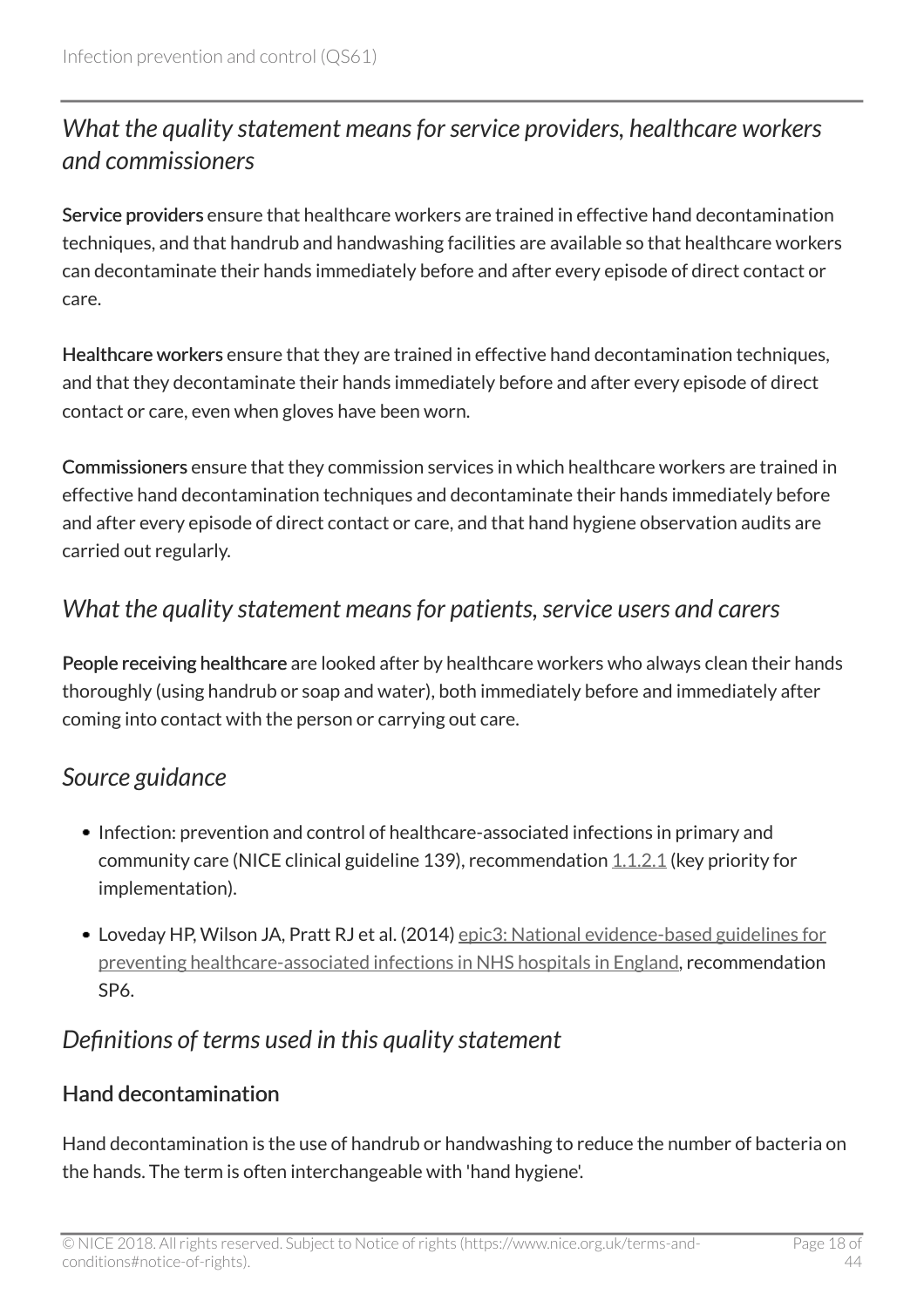An alcohol-based handrub should be used for hand decontamination before and after direct contact or care, except in the following situations when soap and water must be used:

- when hands are visibly soiled or potentially contaminated with body fluids or
- when caring for patients with vomiting or diarrhoeal illness, regardless of whether or not gloves have been worn.

[Adapted from [NICE clinical guideline 139,](http://www.nice.org.uk/guidance/cg139) recommendation 1.1.2.2, and [epic3: National evidence](http://www.journalofhospitalinfection.com/article/S0195-6701(13)60012-2/fulltext)[based guidelines for preventing healthcare-associated infections in NHS hospitals in England,](http://www.journalofhospitalinfection.com/article/S0195-6701(13)60012-2/fulltext) recommendation SP7]

### Direct contact or care

Direct contact or care refers to 'hands on' or face-to-face contact with patients. This encompasses any physical aspect of the healthcare of a patient, including treatments, self-care and administration of medication. [\[NICE clinical guideline 139](http://www.nice.org.uk/guidance/cg139)]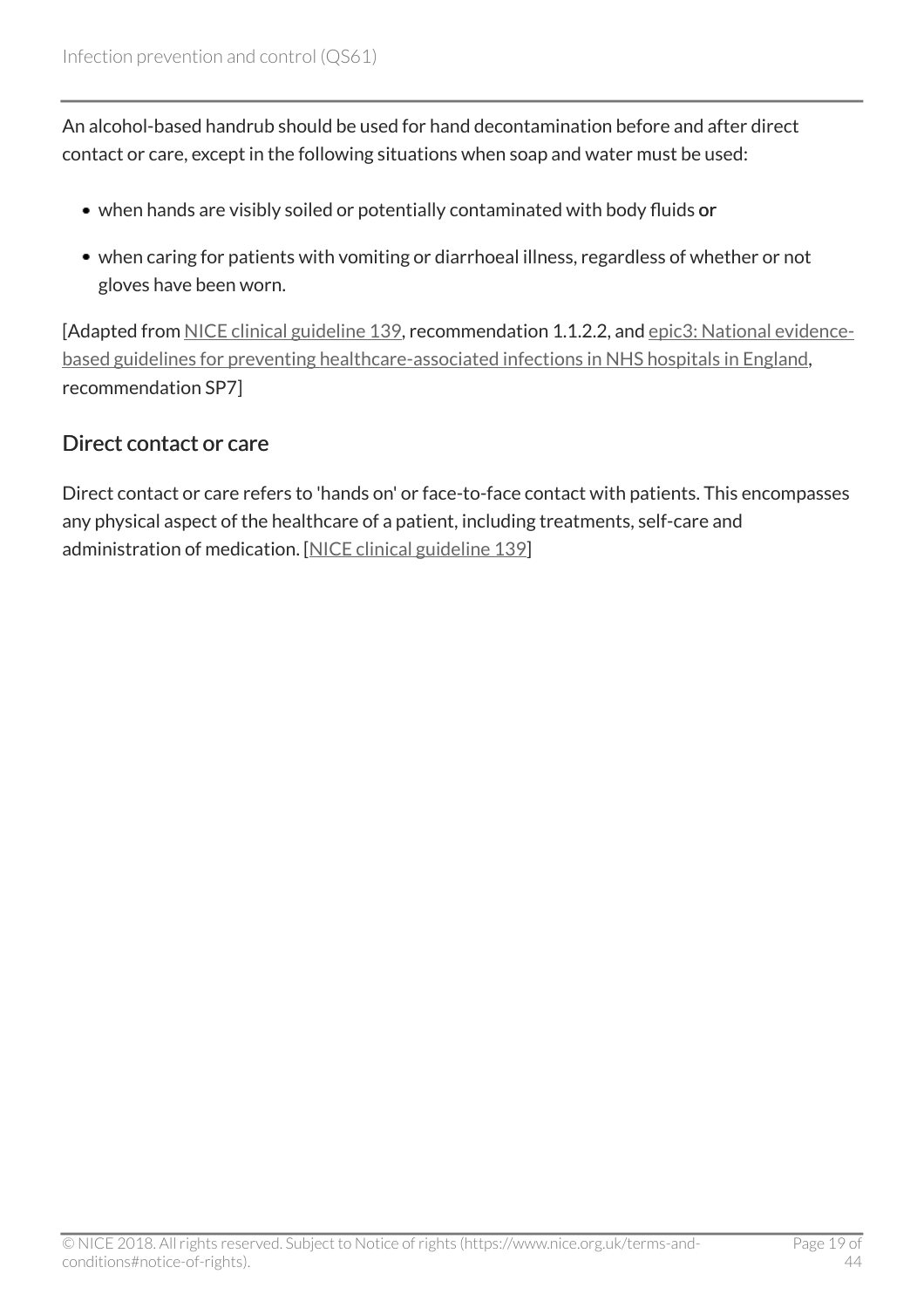# <span id="page-19-0"></span>Quality statement 4: Urinary catheters

### <span id="page-19-1"></span>*Quality statement*

People who need a urinary catheter have their risk of infection minimised by the completion of specified procedures necessary for the safe insertion and maintenance of the catheter and its removal as soon as it is no longer needed.

# <span id="page-19-2"></span>*Rationale*

Catheter-associated urinary tract infections comprise a large proportion of healthcare-associated infections, and can occur whether a person has either a short-term or a long-term catheter. There is a strong association between duration of urinary catheterisation and risk of infection, and catheters are sometimes inserted inappropriately or there is a delay in removing them. This risk is greatly reduced by complying with all parts of the process for safe catheter insertion, maintenance and removal as soon as it is no longer needed. This is important in terms of both infection prevention and patient comfort and experience.

### <span id="page-19-3"></span>*Quality measures*

#### **Structure**

Evidence of a written protocol to ensure that people who need a urinary catheter have their risk of infection minimised by the completion of specified procedures necessary for the safe insertion and maintenance of the catheter and its removal as soon as it is no longer needed.

*Data source:* Local data collection.

#### Process

a) Proportion of people with a short-term urinary catheter who had their risk of infection minimised by the completion of specified procedures necessary for the safe insertion and maintenance of the catheter and its removal as soon as it is no longer needed.

Numerator – the number of people in the denominator for whom all of the specified procedures were completed for the safe insertion and maintenance of the catheter and its removal as soon as it is no longer needed.

Denominator – the number of people who have had a short-term urinary catheter.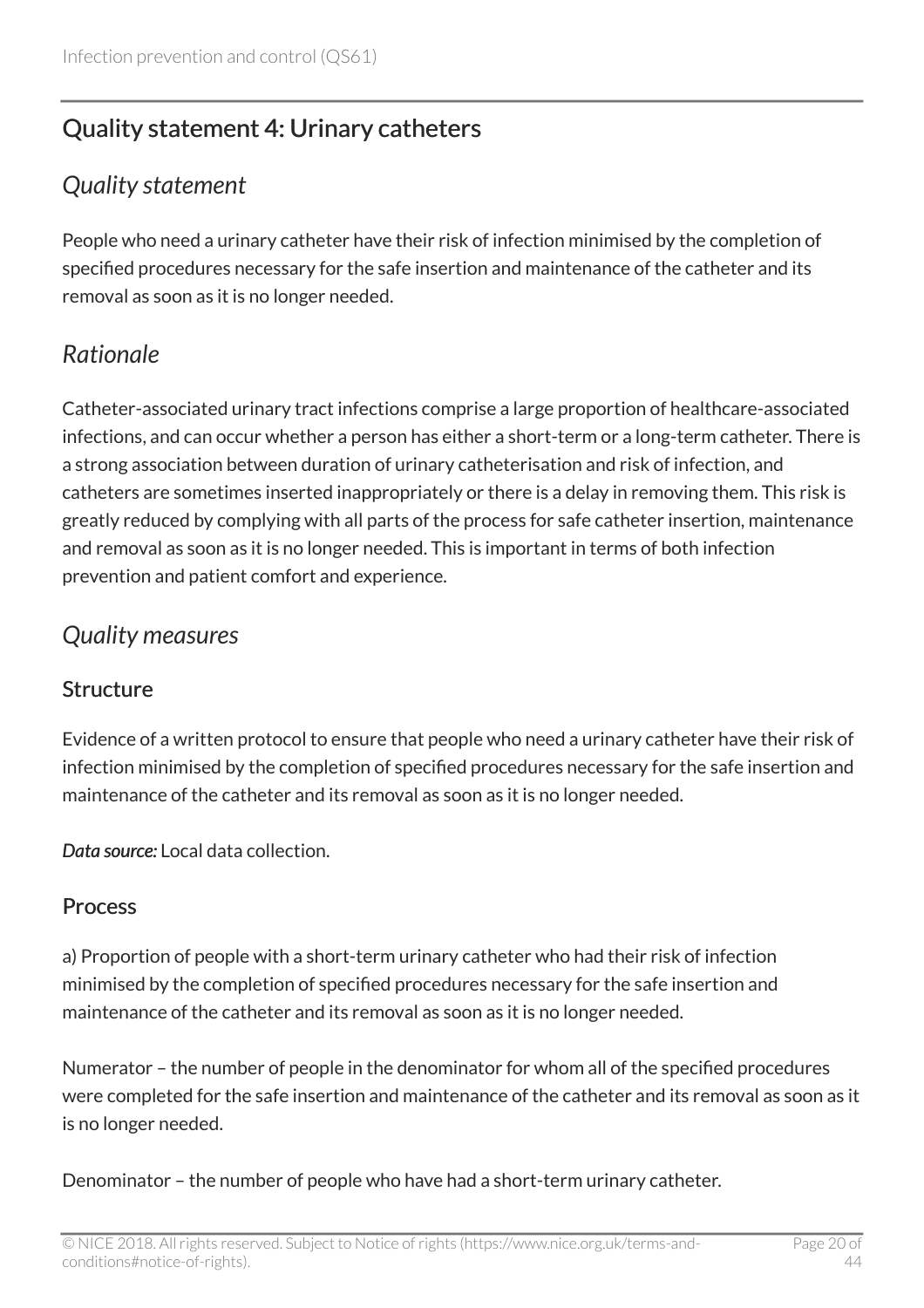*Data source:* Local data collection.

b) Proportion of people with a long-term urinary catheter who had their risk of infection minimised by the completion of specified procedures necessary for the safe insertion and maintenance of the catheter and its removal as soon as it is no longer needed.

Numerator – the number of people in the denominator for whom all of the specified procedures were completed for the safe insertion and maintenance of the catheter and its removal as soon as it is no longer needed were completed.

Denominator – the number of people who have had a long-term urinary catheter.

*Data source:* Local data collection. Audit standards on catheter maintenance are contained in NICE clinical guideline 139 [clinical audit tool – catheter maintenance.](http://www.nice.org.uk/guidance/cg139/resources)

#### Outcome

a) Incidence of healthcare-associated infection.

*Data source:*[2014/15 NHS Outcomes Framework](https://www.gov.uk/government/publications/nhs-outcomes-framework-2014-to-2015) indicator 5.2 and [2014/15 CCG Outcome](http://www.england.nhs.uk/ccg-ois) [Indicator Set](http://www.england.nhs.uk/ccg-ois) indicators 5.3 and 5.4 measure incidence of methicillin-resistant *Staphylococcus aureus* (MRSA) and *Clostridium difficile*. Data are derived from the [mandatory reporting of healthcare](http://www.hpa.org.uk/web/HPAweb&HPAwebStandard/HPAweb_C/1244763936373)[associated infections](http://www.hpa.org.uk/web/HPAweb&HPAwebStandard/HPAweb_C/1244763936373) to [Public Health England](https://www.gov.uk/government/organisations/public-health-england), which are published by Public Health England and also reported by the [Health and Social Care Information Centre](http://www.hscic.gov.uk/) through their [Indicator Portal.](https://indicators.ic.nhs.uk/webview/)

b) Incidence of catheter-associated urinary tract infection.

*Data source:* Local data collection. Health and Social Care Information Centre [NHS safety](http://www.hscic.gov.uk/thermometer) [thermometer.](http://www.hscic.gov.uk/thermometer)

### <span id="page-20-0"></span>*What the quality statement means for service providers, healthcare workers and commissioners*

Service providers ensure that systems and facilities are in place to enable staff to complete specified procedures necessary for the safe insertion and maintenance of the catheter and its removal as soon as it is no longer needed, in order to minimise the risk of infection.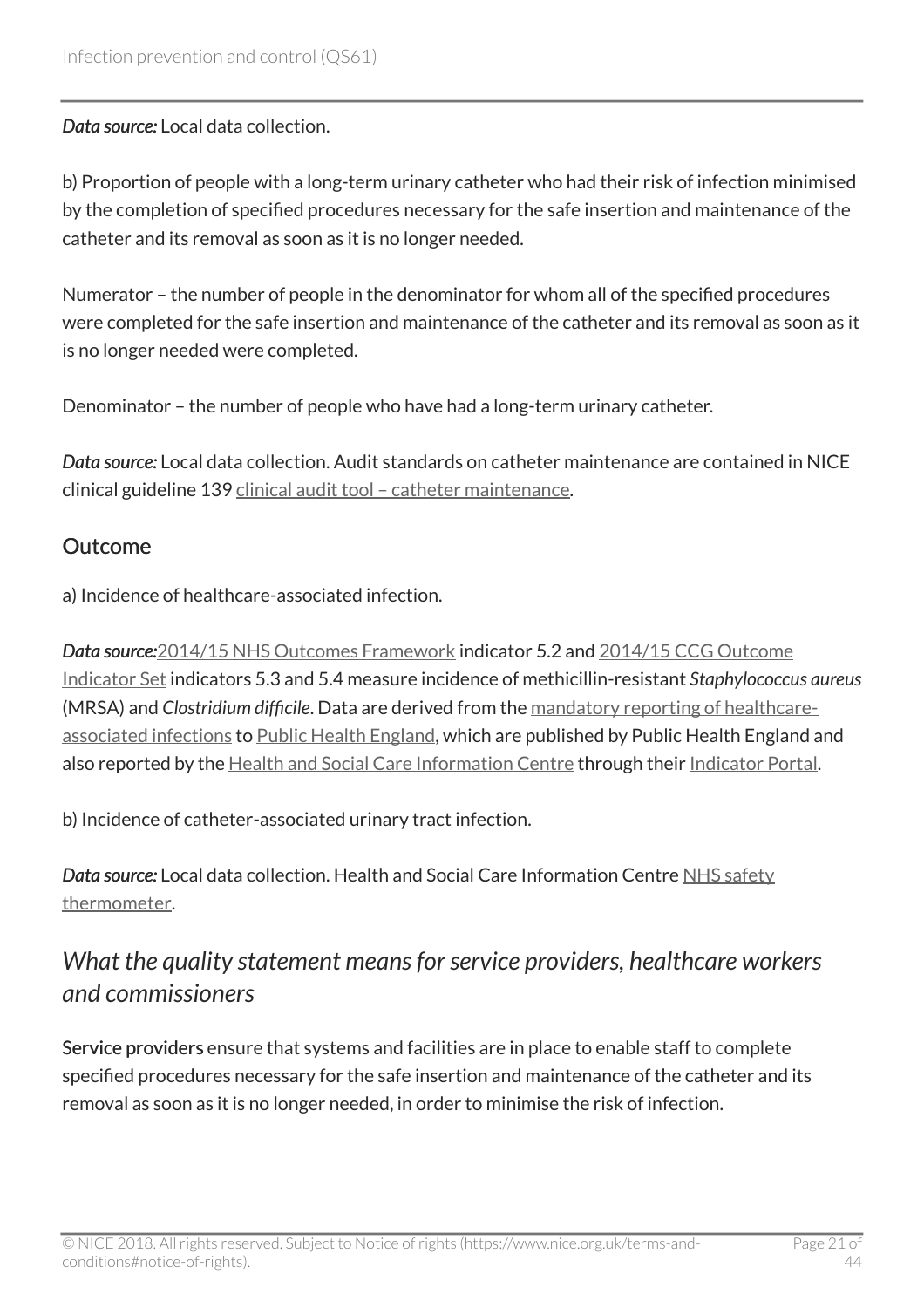Healthcare workers ensure that they complete specified procedures necessary for the safe insertion and maintenance of the catheter and its removal as soon as it is no longer needed, in order to minimise the risk of infection.

Commissioners ensure that they commission services in which specified procedures necessary for the safe insertion and maintenance of the catheter and its removal as soon as it is no longer needed are completed, in order to minimise the risk of infection.

### <span id="page-21-0"></span>*What the quality statement means for patients, service users and carers*

People who need a urinary catheter have their risk of infection minimised by healthcare workers carrying out procedures to make sure that the catheter is inserted, looked after and removed correctly and safely. These procedures include things like cleaning hands, using a lubricant when inserting the catheter, emptying the drainage bag when necessary, and removing the catheter as soon as it is no longer needed. A urinary catheter is a thin flexible tube used to drain urine from the bladder.

### <span id="page-21-1"></span>*Source guidance*

- [Infection prevention and control of healthcare-associated infections in primary and](http://www.nice.org.uk/guidance/cg139) [community care](http://www.nice.org.uk/guidance/cg139) (NICE clinical guideline 139), recommendations [1.2.2.1–1.2.2.3,](http://www.nice.org.uk/guidance/cg139/chapter/guidance#education-of-patients-their-carers-and-healthcare-workers) [1.2.4.3,](http://www.nice.org.uk/guidance/cg139/chapter/guidance#catheter-insertion) [1.2.4.4,](http://www.nice.org.uk/guidance/cg139/chapter/guidance#catheter-insertion) [1.2.5.1–1.2.5.3, 1.2.5.5, 1.2.5.6, 1.2.5.8, 1.2.5.9.](http://www.nice.org.uk/guidance/cg139/chapter/guidance#catheter-maintenance)
- Loveday HP, Wilson JA, Pratt RJ et al. (2014) [epic3: National evidence-based guidelines for](http://www.journalofhospitalinfection.com/article/S0195-6701(13)60012-2/fulltext) [preventing healthcare-associated infections in NHS hospitals in England](http://www.journalofhospitalinfection.com/article/S0195-6701(13)60012-2/fulltext), recommendations UC1–UC3, UC8–UC11, UC13–UC17 and UC19.

### <span id="page-21-2"></span>*Definitions of terms used in this quality statement*

### Urinary catheter

A urinary catheter is a catheter that is inserted in the urethra and remains in place until it is no longer needed. Both short-term (used for 28 days or less) and long-term (used for more than 28 days) urinary catheters are used. [Adapted from [NICE clinical guideline 139 – full version](http://www.nice.org.uk/guidance/cg139/evidence) and [epic3: National evidence-based guidelines for preventing healthcare-associated infections in NHS](http://www.journalofhospitalinfection.com/article/S0195-6701(13)60012-2/fulltext) [hospitals in England\]](http://www.journalofhospitalinfection.com/article/S0195-6701(13)60012-2/fulltext)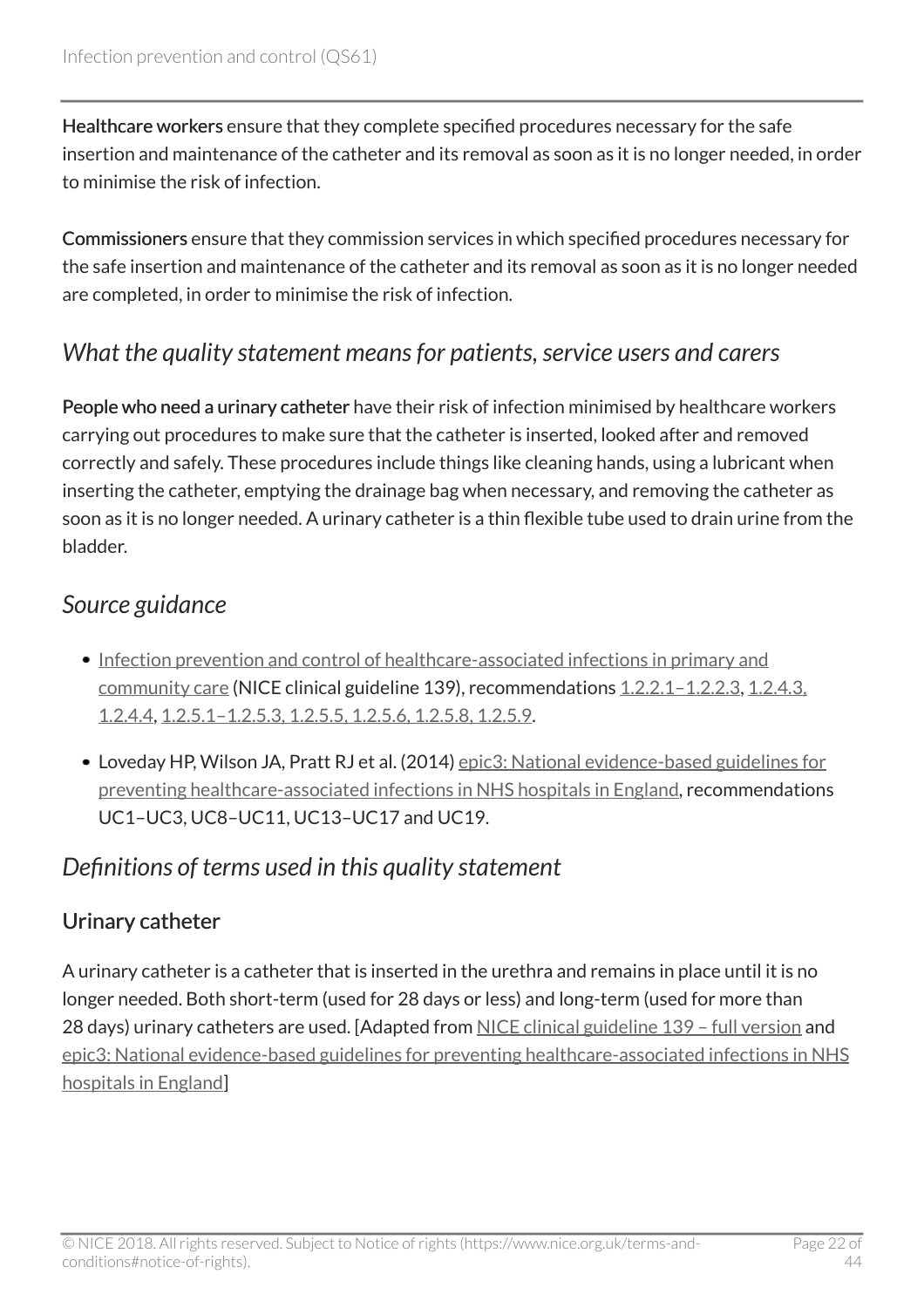#### Specified procedures necessary for the safe insertion, maintenance and appropriate removal of urinary catheters

#### *Assessing the need for catheterisation*

Catheterisation should be used only after considering alternative methods of management. The person's clinical need for catheterisation should be reviewed regularly and the urinary catheter removed as soon as possible. The need for catheterisation, as well as details about insertion, changes and care should be documented.

#### *Hand hygiene*

Healthcare workers must decontaminate their hands and wear a new pair of clean, non-sterile gloves before manipulating a person's catheter, and must decontaminate their hands after removing gloves.

#### *Catheter insertion*

- The meatus should be cleaned before the catheter is inserted, in accordance with local guidelines or policy (for example, with sterile normal saline).
- An appropriate lubricant from a single-use container should be used during catheter insertion to minimise urethral trauma and infection.

#### *Catheter maintenance*

- Indwelling catheters should be connected to a sterile closed urinary drainage system or catheter valve. Healthcare workers should ensure that the connection between the catheter and the urinary drainage system is not broken, except for good clinical reasons (for example, changing the bag in line with the manufacturer's recommendations).
- Urinary drainage bags should be positioned below the level of the bladder, and should not be in contact with the floor. The urinary drainage bag should be emptied frequently enough to maintain urine flow and prevent reflux, and should be changed when clinically indicated. A separate and clean container should be used for each person. Contact between the urinary drainage tap and container should be avoided.
- Urine samples must be obtained from a sampling port using an aseptic technique.
- The meatus should be washed daily with soap and water as part of routine daily personal hygiene.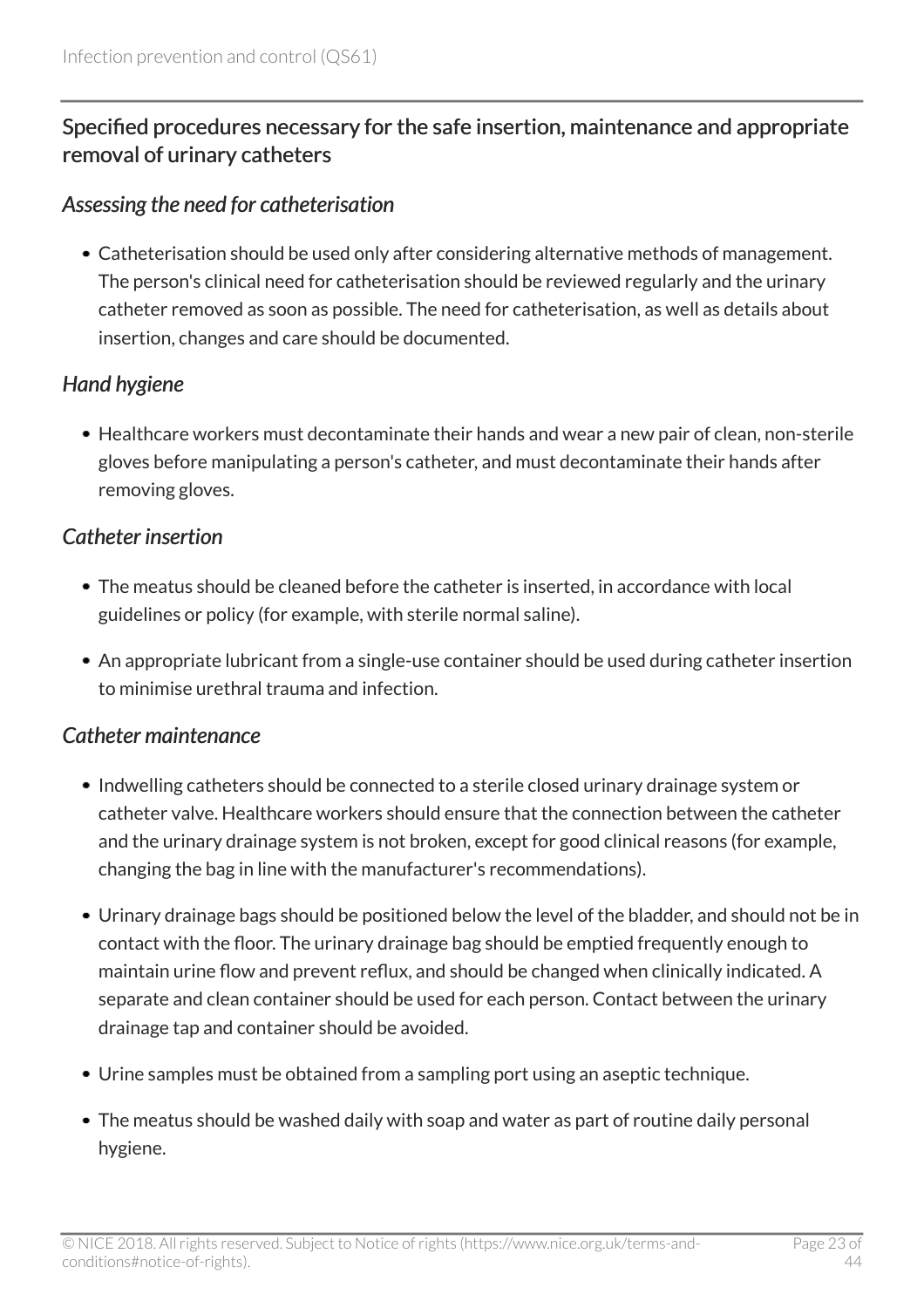[Adapted from [NICE clinical guideline 139](http://www.nice.org.uk/guidance/cg139/evidence) and [epic3: National evidence-based guidelines for](http://www.journalofhospitalinfection.com/article/S0195-6701(13)60012-2/fulltext) [preventing healthcare-associated infections in NHS hospitals in England\]](http://www.journalofhospitalinfection.com/article/S0195-6701(13)60012-2/fulltext)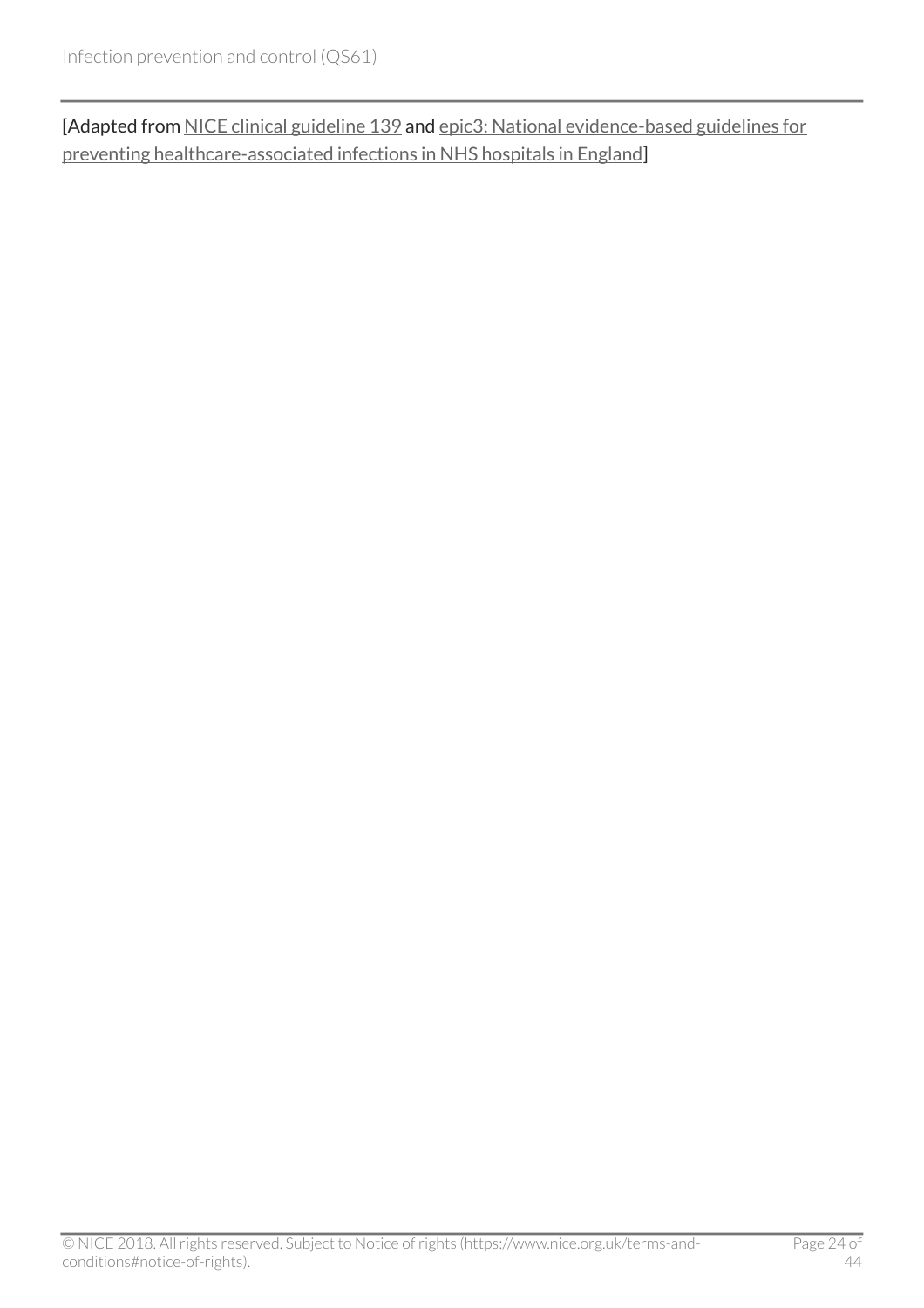# <span id="page-24-0"></span>Quality statement 5: Vascular access devices

### <span id="page-24-1"></span>*Quality statement*

People who need a vascular access device have their risk of infection minimised by the completion of specified procedures necessary for the safe insertion and maintenance of the device and its removal as soon as it is no longer needed.

# <span id="page-24-2"></span>*Rationale*

Vascular access devices are one of the main causes of healthcare-associated infections, and bloodstream infections associated with central venous device insertion are a major cause of morbidity. The risk of infection is greatly reduced by complying with all parts of the process for safe insertion and maintenance of the device and its removal as soon as it is no longer needed.

### <span id="page-24-3"></span>*Quality measures*

#### **Structure**

Evidence of a written protocol to ensure that people who need a vascular access device have their risk of infection minimised by the completion of specified procedures necessary for the safe insertion and maintenance of the device and its removal as soon as it is no longer needed.

*Data source:* Local data collection.

#### Process

Proportion of people with a vascular access device who had their risk of infection minimised by the completion of specified procedures necessary for the safe insertion and maintenance of the device and its removal as soon as it is no longer needed.

Numerator – the number of people in the denominator for whom all of the specified procedures were completed for the safe insertion and maintenance of the device and its removal as soon as it is no longer needed.

Denominator – the number of people who have had a vascular access device.

*Data source:* Local data collection. Contained in NICE clinical guideline 139 [clinical audit tool –](http://www.nice.org.uk/guidance/cg139/resources) [vascular access devices](http://www.nice.org.uk/guidance/cg139/resources) and the [UK Renal Registry Annual Report](https://www.renalreg.org/publications-reports).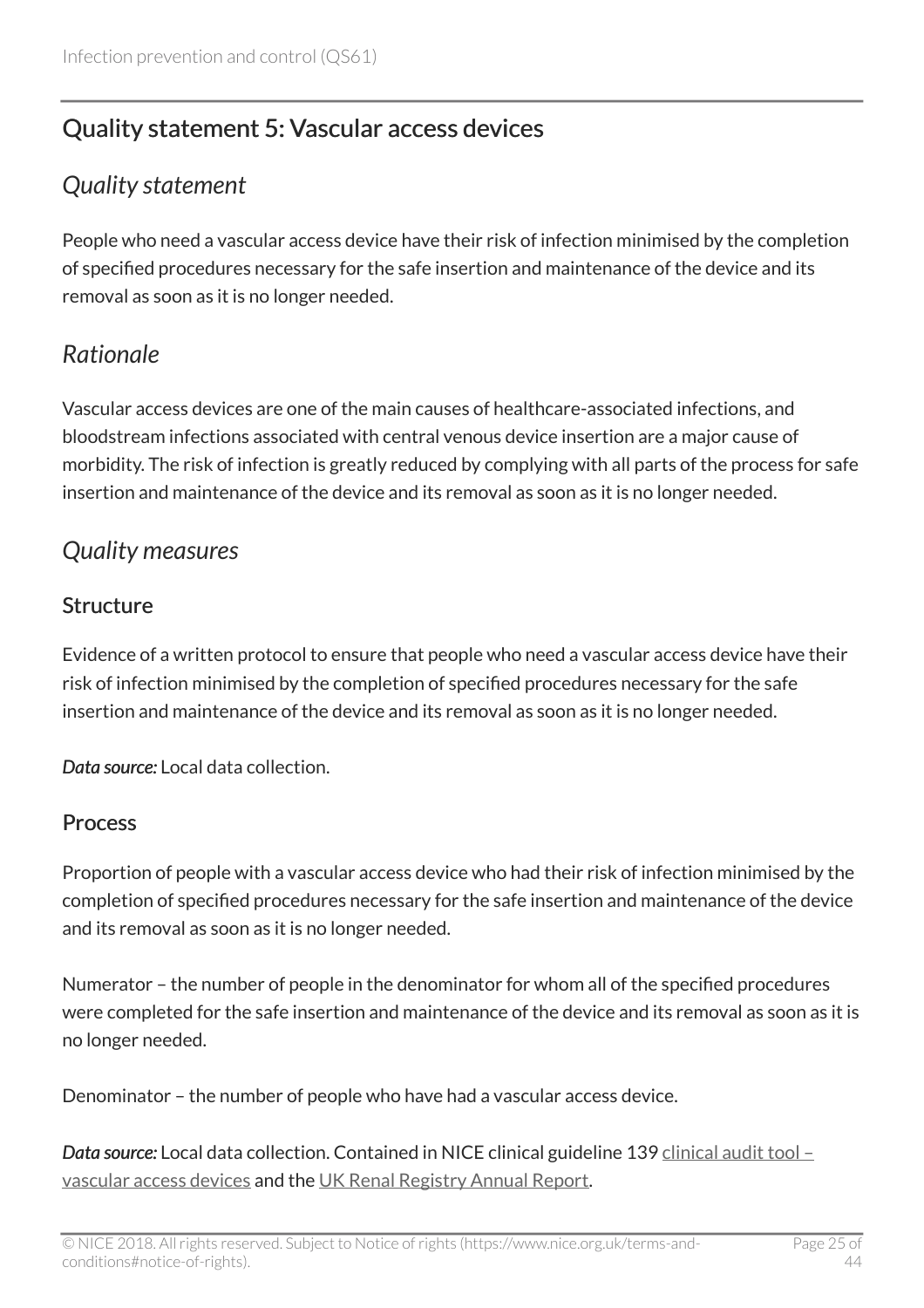#### **Outcome**

Incidence of vascular access device-related bloodstream infection.

Data source: Local data collection.

### <span id="page-25-0"></span>*What the quality statement means for service providers, healthcare workers and commissioners*

Service providers ensure that systems and facilities are in place to enable staff to complete specified procedures necessary for the safe insertion and maintenance of the vascular access device and its removal as soon as it is no longer needed, in order to minimise risk of infection.

Healthcare workers ensure that they complete specified procedures necessary for the safe insertion and maintenance of the vascular access device and its removal as soon as it is no longer needed, in order to minimise the risk of infection.

Commissioners ensure that they commission services in which specified procedures necessary for the safe insertion and maintenance of the vascular access device and its removal as soon as it is no longer needed are completed, in order to minimise the risk of infection.

### <span id="page-25-1"></span>*What the quality statement means for patients, service users and carers*

People who needa vascular access device have their risk of infection minimised by healthcare workers carrying out procedures to make sure that the device is inserted, looked after and removed correctly and safely. These procedures include things like using sterile procedures when inserting the device, using the correct antiseptics and dressings, and removing the device as soon as it is no longer needed. A vascular access device is a tube that is inserted into a main vein or artery and used to administer fluids and medication, monitor blood pressure and collect blood samples.

### <span id="page-25-2"></span>*Source guidance*

- Infection prevention and control of healthcare-associated infections in primary and community care (NICE clinical guideline 139), recommendations [1.4.2.1, 1.4.2.2,](http://www.nice.org.uk/guidance/cg139/chapter/guidance#general-asepsis) [1.4.3.1](http://www.nice.org.uk/guidance/cg139/chapter/guidance#general-asepsis) (key priority for implementation), [1.4.3.2](http://www.nice.org.uk/guidance/cg139/chapter/guidance#general-asepsis), 1.4.4.1, 1.4.4.6, 1.4.4.12-1.4.4.14.
- Loveday HP, Wilson JA, Pratt RJ et al. (2014) [epic3: National evidence-based guidelines for](http://www.journalofhospitalinfection.com/article/S0195-6701(13)60012-2/fulltext) [preventing healthcare-associated infections in NHS hospitals in England](http://www.journalofhospitalinfection.com/article/S0195-6701(13)60012-2/fulltext), recommendations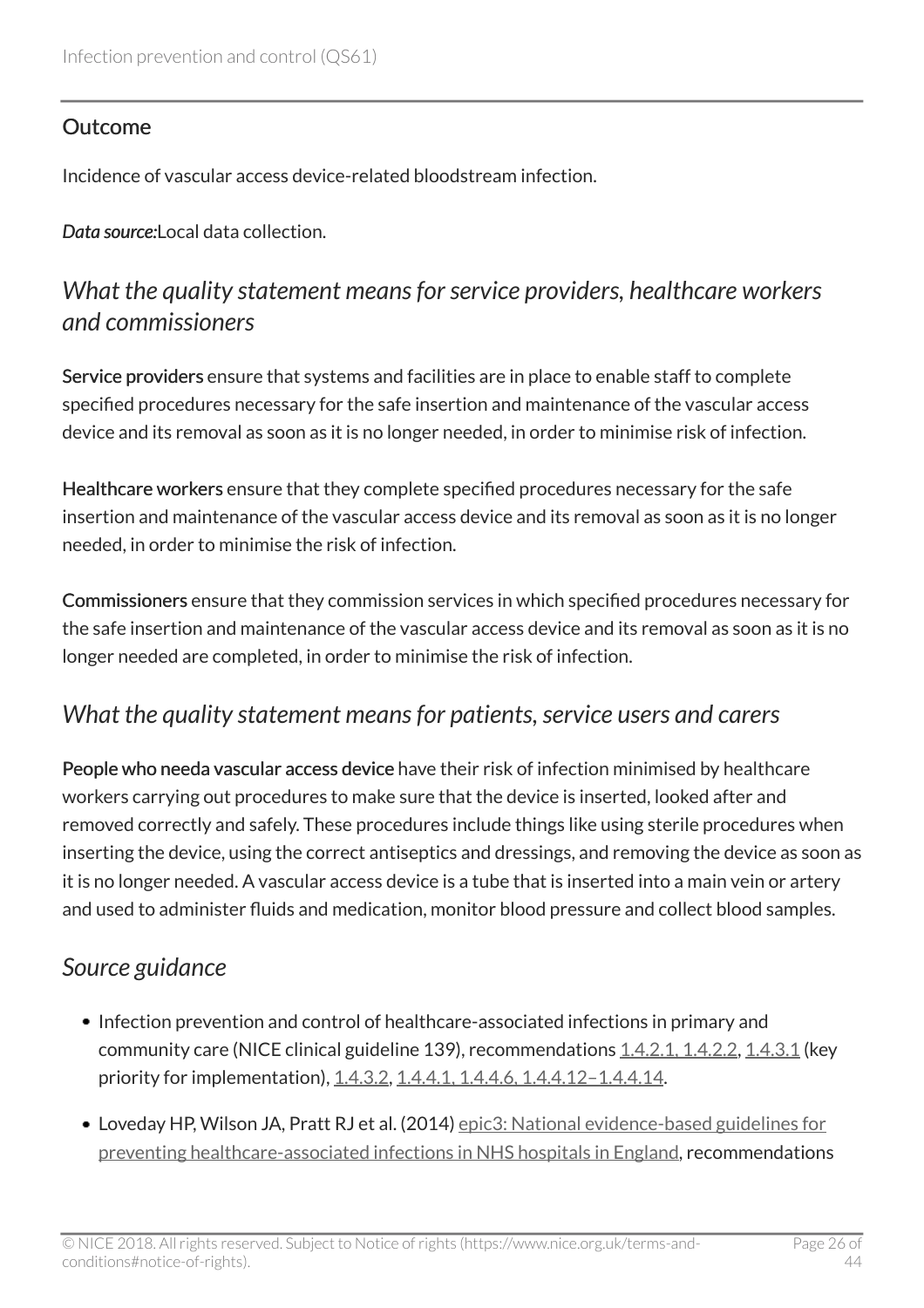#### IVAD4–IVAD5, IVAD13–IVAD15, IVAD17, IVAD23–IVAD24, IVAD30, IVAD34, IVAD37–IVAD39.

### <span id="page-26-0"></span>*Definitions of terms used in this quality statement*

#### Vascular access device

A vascular access device is an indwelling catheter, cannula or other instrument used to obtain venous or arterial access. Both central and peripheral vascular access devices are available.

#### Specified procedures necessary for the safe insertion, maintenance and appropriate removal of vascular access devices

#### *General asepsis*

Healthcare workers must decontaminate their hands before accessing or dressing a vascular access device, using an alcohol handrub or by washing with liquid soap and water if hands are contaminated. An aseptic technique must be used for vascular access device catheter site care, when accessing the system and when administrating intravenous medication.

#### *Skin decontamination*

The skin should be decontaminated at the insertion site with 2% chlorhexidine gluconate in 70% alcohol and allowed to dry before inserting a vascular access device.

#### *Vascular access device site care*

- A sterile transparent semipermeable membrane dressing should be used to cover the vascular access device insertion site. This should be changed every 7 days, or sooner if it is no longer intact or if moisture collects under the dressing.
- A single-use application of 2% chlorhexidine gluconate in 70% alcohol (or aqueous povidone iodine) should be used and allowed to dry when cleaning the insertion site during dressing changes.

#### *Vascular access device management*

A single-use application of 2% chlorhexidine gluconate in 70% alcohol (or aqueous povidone iodine) should be used to decontaminate the access port or catheter hub. The hub should be cleaned for 15 seconds and allowed to dry before accessing the system.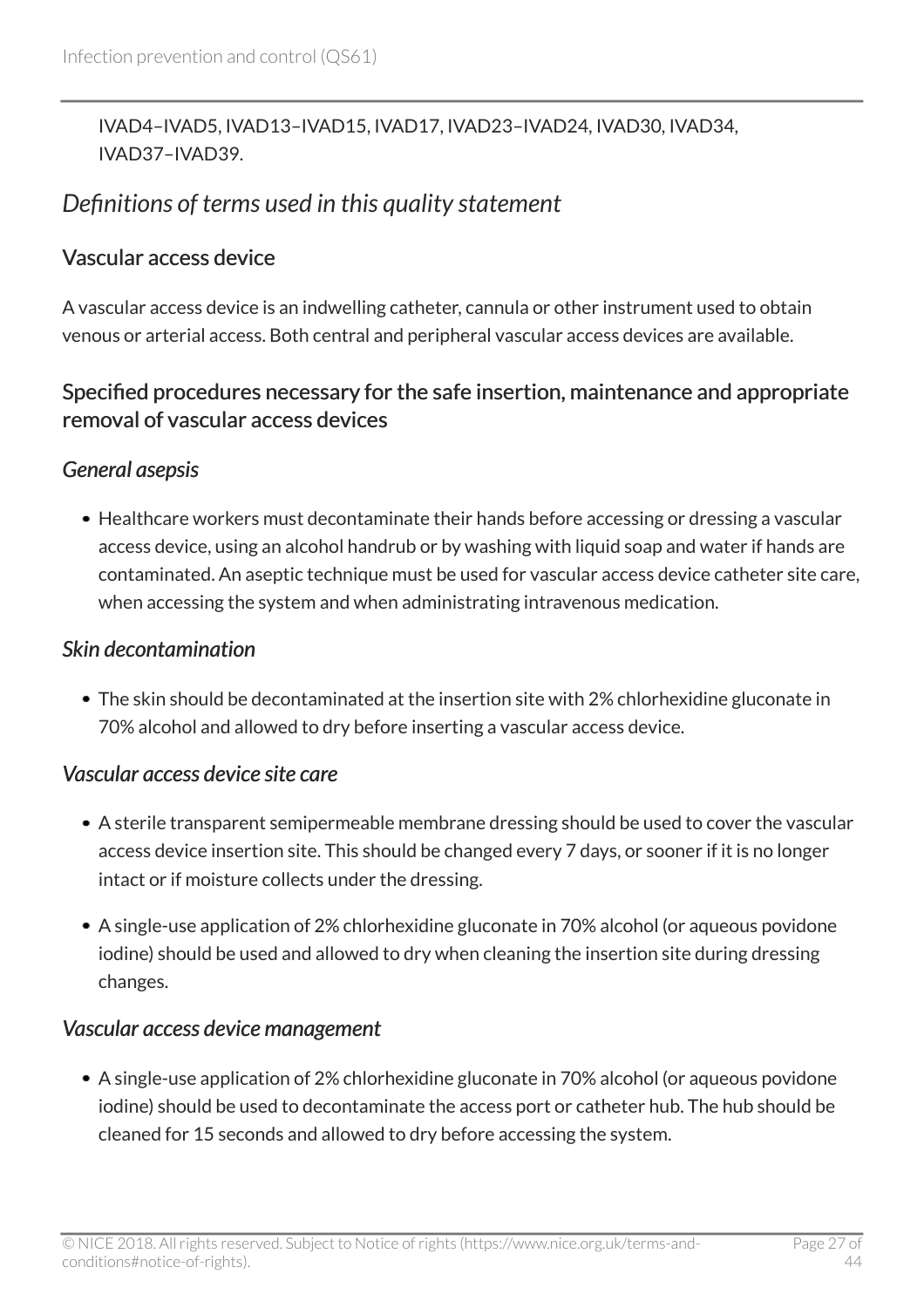- Preferably, a sterile 0.9% sodium chloride injection should be used to flush and lock catheter lumens.
- Administration sets for blood and blood components should be changed when the transfusion episode is complete or every 12 hours (whichever is sooner), or according to the manufacturer's recommendations. Administration sets used for total parenteral nutrition infusions should generally be changed every 24 hours. If the solution contains only glucose and amino acids, administration sets in continuous use do not need to be replaced more frequently than every 72 hours.

#### *Review of vascular access devices*

- Peripheral vascular catheter insertion sites should be inspected during every shift at a minimum, and a visual phlebitis score should be recorded.
- Central venous catheter insertion sites should be inspected daily.

[Adapted from [NICE clinical guideline 139](http://www.nice.org.uk/guidance/cg139) and [epic3: National evidence-based guidelines for](http://www.journalofhospitalinfection.com/article/S0195-6701(13)60012-2/fulltext) [preventing healthcare-associated infections in NHS hospitals in England\]](http://www.journalofhospitalinfection.com/article/S0195-6701(13)60012-2/fulltext)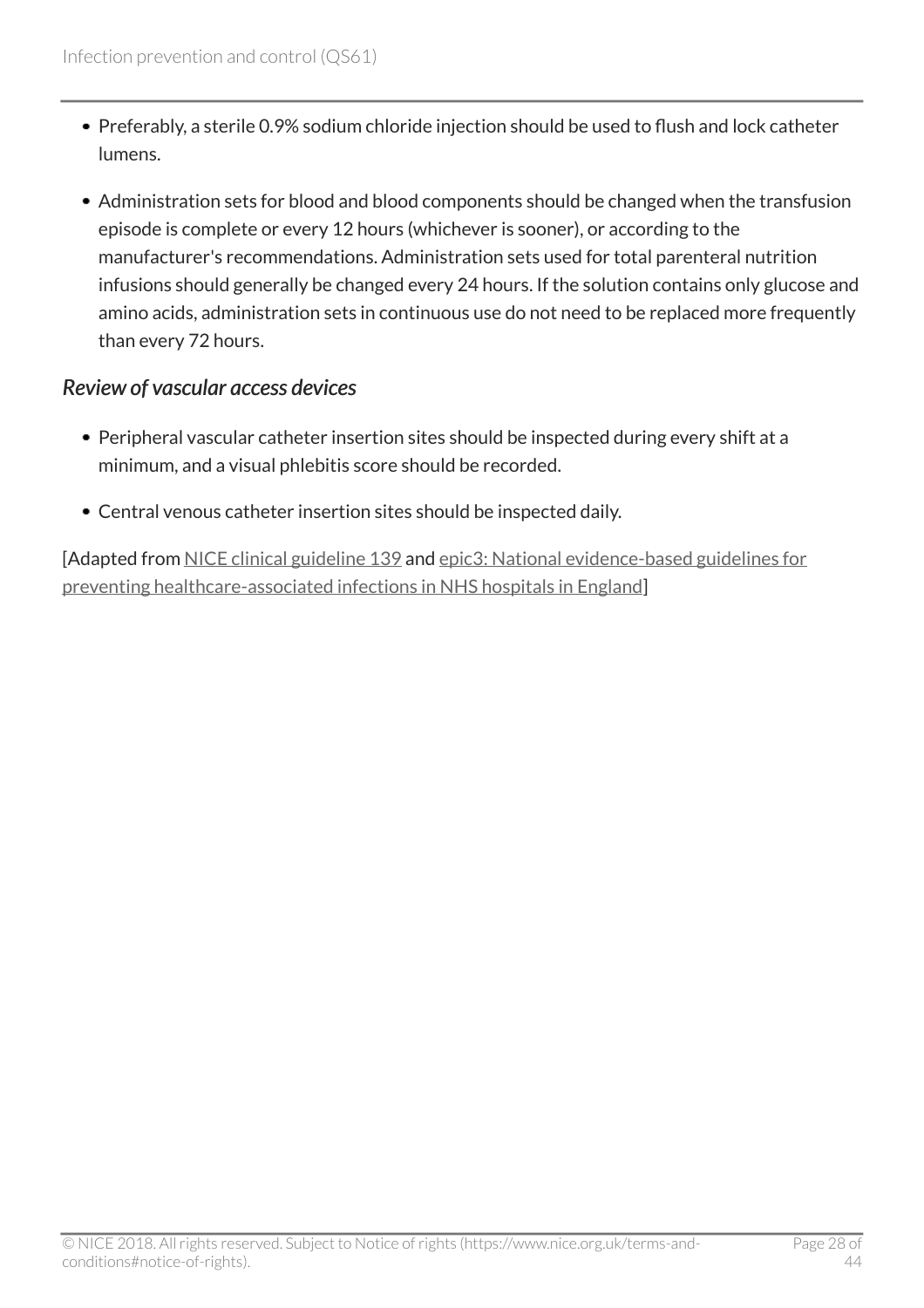# <span id="page-28-0"></span>Quality statement 6: Educating people about infection prevention and control

### <span id="page-28-1"></span>*Quality statement*

People with a urinary catheter, vascular access device or enteral feeding tube, and their family members or carers (as appropriate), are educated about the safe management of the device or equipment, including techniques to prevent infection.

# <span id="page-28-2"></span>*Rationale*

Because many people with a urinary catheter, vascular access device or enteral feeding tube manage their own device or equipment, it is important that they and their family members or carers are confident about, and proficient in, infection prevention and control practices and the safe management of the device or equipment.

### <span id="page-28-3"></span>*Quality measures*

### **Structure**

Evidence of local arrangements for people with a urinary catheter, vascular access device or enteral feeding tube, and their family members or carers (as appropriate), to be educated about the safe management of their device or equipment, including techniques to prevent infection.

*Data source:* Local data collection.

#### Process

Proportion of people with a urinary catheter, vascular access device or enteral feeding tube, and their family members or carers (as appropriate), who are educated about the safe management of their device or equipment, including techniques to prevent infection.

Numerator – the number of people in the denominator who are educated about the safe management of their device or equipment, including techniques to prevent infection.

Denominator – the number of people with a urinary catheter, vascular access device or enteral feeding tube, and their family members or carers (as appropriate).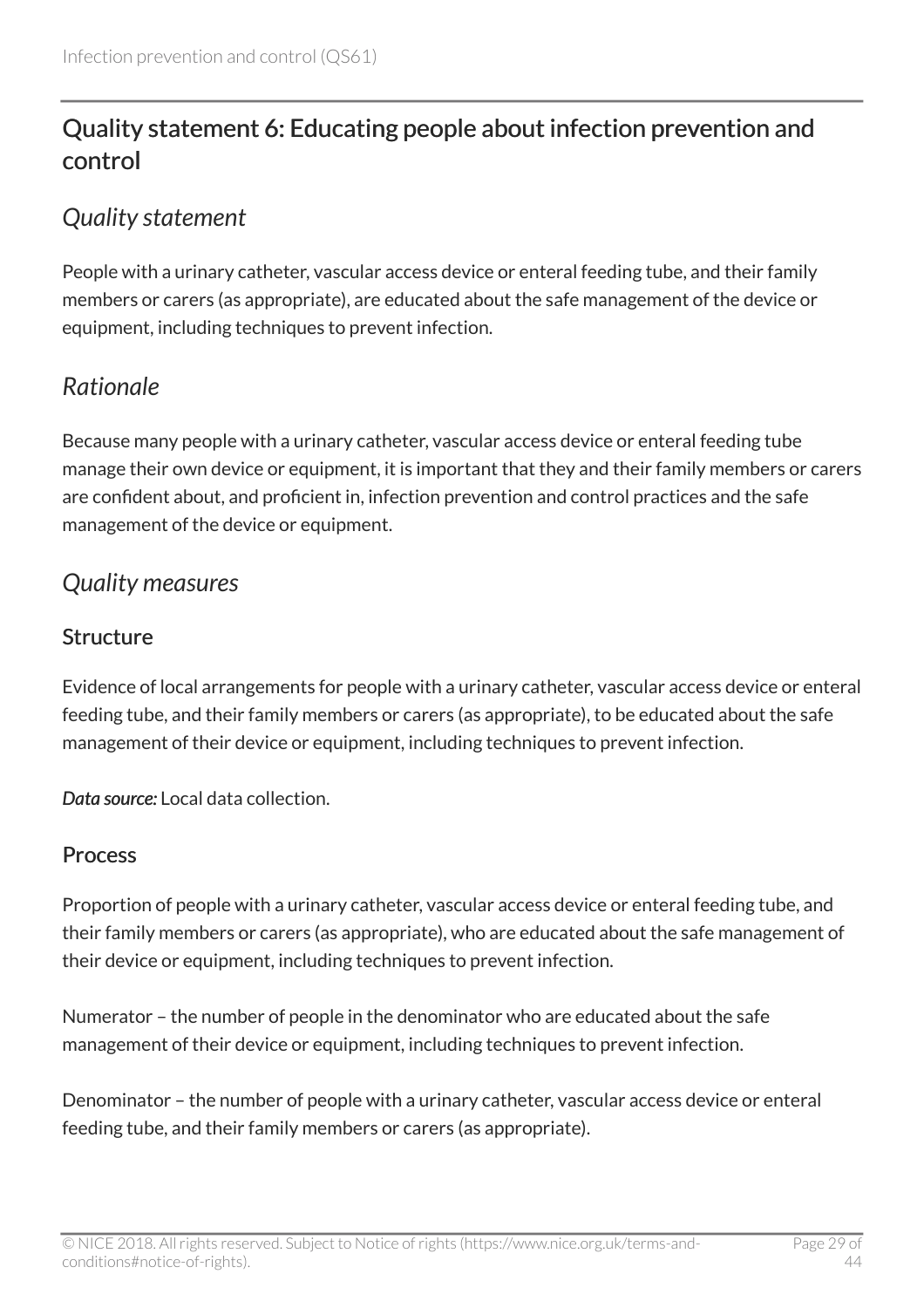*Data source:* Local data collection.

#### Outcome

a) Incidence of healthcare-associated infection.

*Data source:*[2014/15 NHS Outcomes Framework](https://www.gov.uk/government/publications/nhs-outcomes-framework-2014-to-2015) indicator 5.2 and [2014/15 CCG Outcome](http://www.england.nhs.uk/ccg-ois) [Indicator Set](http://www.england.nhs.uk/ccg-ois) indicators 5.3 and 5.4 measure incidence of methicillin-resistant *Staphylococcus aureus* (MRSA) and *Clostridium difficile*. Data are derived from the [mandatory reporting of healthcare](http://www.hpa.org.uk/web/HPAweb&HPAwebStandard/HPAweb_C/1244763936373)[associated infections](http://www.hpa.org.uk/web/HPAweb&HPAwebStandard/HPAweb_C/1244763936373) to [Public Health England](https://www.gov.uk/government/organisations/public-health-england), which are published by Public Health England and also reported by the [Health and Social Care Information Centre](http://www.hscic.gov.uk/) through their [Indicator Portal.](https://indicators.ic.nhs.uk/webview/)

b) People with a urinary catheter, vascular access device or enteral feeding tube, and their family members or carers (as appropriate), feel able to manage their device or equipment.

*Data source:*Local data collection using a patient survey to demonstrate that patients and carers have understood their education.

### <span id="page-29-0"></span>*What the quality statement means for service providers, healthcare workers and commissioners*

Service providers ensure that there are systems in place for people with a urinary catheter, vascular access device or enteral feeding tube, and their family members or carers (as appropriate), to be educated about the safe management of the device or equipment, including techniques to prevent infection.

Healthcare workers ensure that they educate people with a urinary catheter, vascular access device or enteral feeding tube, and their family members or carers (as appropriate), about the safe management of the device or equipment, including techniques to prevent infection.

Commissioners ensure that they commission services in which people with a urinary catheter, vascular access device or enteral feeding tube, and their family members or carers (as appropriate), are educated about the safe management of the device or equipment, including techniques to prevent infection.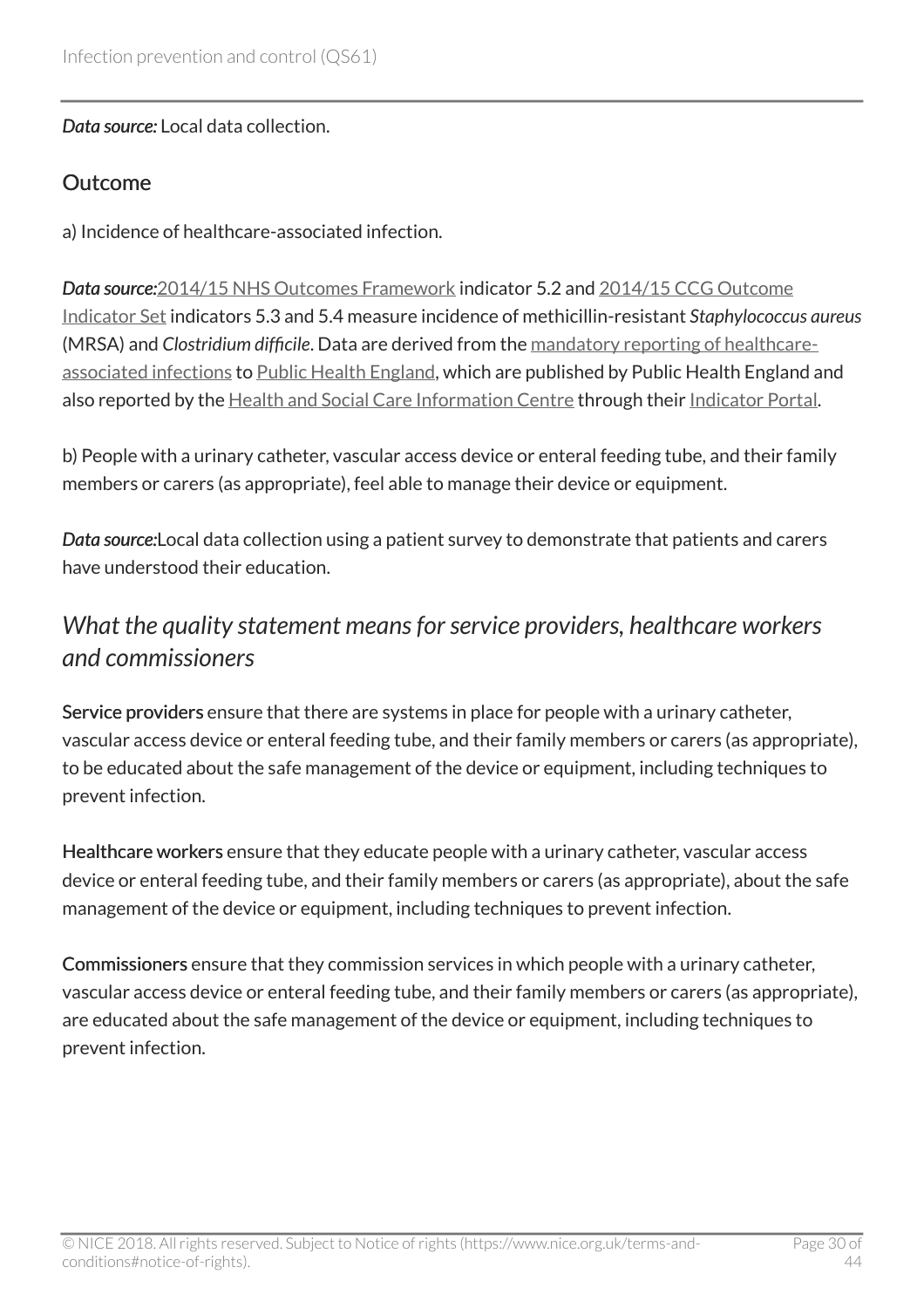### <span id="page-30-0"></span>*What the quality statement means for patients, service users and carers*

People who have a urinary catheter, a vascular access device or an enteral feeding tube, and any family members or carers who help them with this equipment, are given information and advice about how to look after the equipment safely and effectively. This includes advice about how to prevent infection. Enteral feeding is a type of feeding used for people who cannot eat normally in which liquid food is given through a tube directly into the gut.

### <span id="page-30-1"></span>*Source guidance*

- Infection prevention and control of healthcare-associated infections in primary and community care (NICE clinical guideline 139), recommendations [1.2.1.1,](http://www.nice.org.uk/guidance/cg139/chapter/guidance#education-of-patients-their-carers-and-healthcare-workers) [1.3.1.1](http://www.nice.org.uk/guidance/cg139/chapter/guidance#education-of-patients-their-carers-and-healthcare-workers-2) and [1.4.1.1](http://www.nice.org.uk/guidance/cg139/chapter/guidance#education-of-patients-their-carers-and-healthcare-workers-3) (key priority for implementation).
- Loveday HP, Wilson JA, Pratt RJ et al. (2014) [epic3: National evidence-based guidelines for](http://www.journalofhospitalinfection.com/article/S0195-6701(13)60012-2/fulltext) [preventing healthcare-associated infections in NHS hospitals in England](http://www.journalofhospitalinfection.com/article/S0195-6701(13)60012-2/fulltext), recommendations UC22 and IVAD3.

### <span id="page-30-2"></span>*Definitions of terms used in this quality statement*

### Urinary catheter

A urinary catheter is a catheter that is inserted in the urethra and remains in place until it is no longer needed. Both short-term (used for 28 days or less) and long-term (used for more than 28 days) urinary catheters are used. [Adapted from [NICE clinical guideline 139 – full version](http://www.nice.org.uk/guidance/cg139/evidence) and [epic3: National evidence-based guidelines for preventing healthcare-associated infections in NHS](http://www.journalofhospitalinfection.com/article/S0195-6701(13)60012-2/fulltext) [hospitals in England\]](http://www.journalofhospitalinfection.com/article/S0195-6701(13)60012-2/fulltext)

#### Vascular access device

A vascular access device is an indwelling catheter, cannula or other instrument used to obtain venous or arterial access. Both central and peripheral vascular access devices are available.

### Enteral feeding

Enteral feeding is feeding via a tube that can include any method of providing nutrition via the gastrointestinal tract. [[NICE clinical guideline 139 – full guideline\]](http://www.nice.org.uk/guidance/cg139/evidence)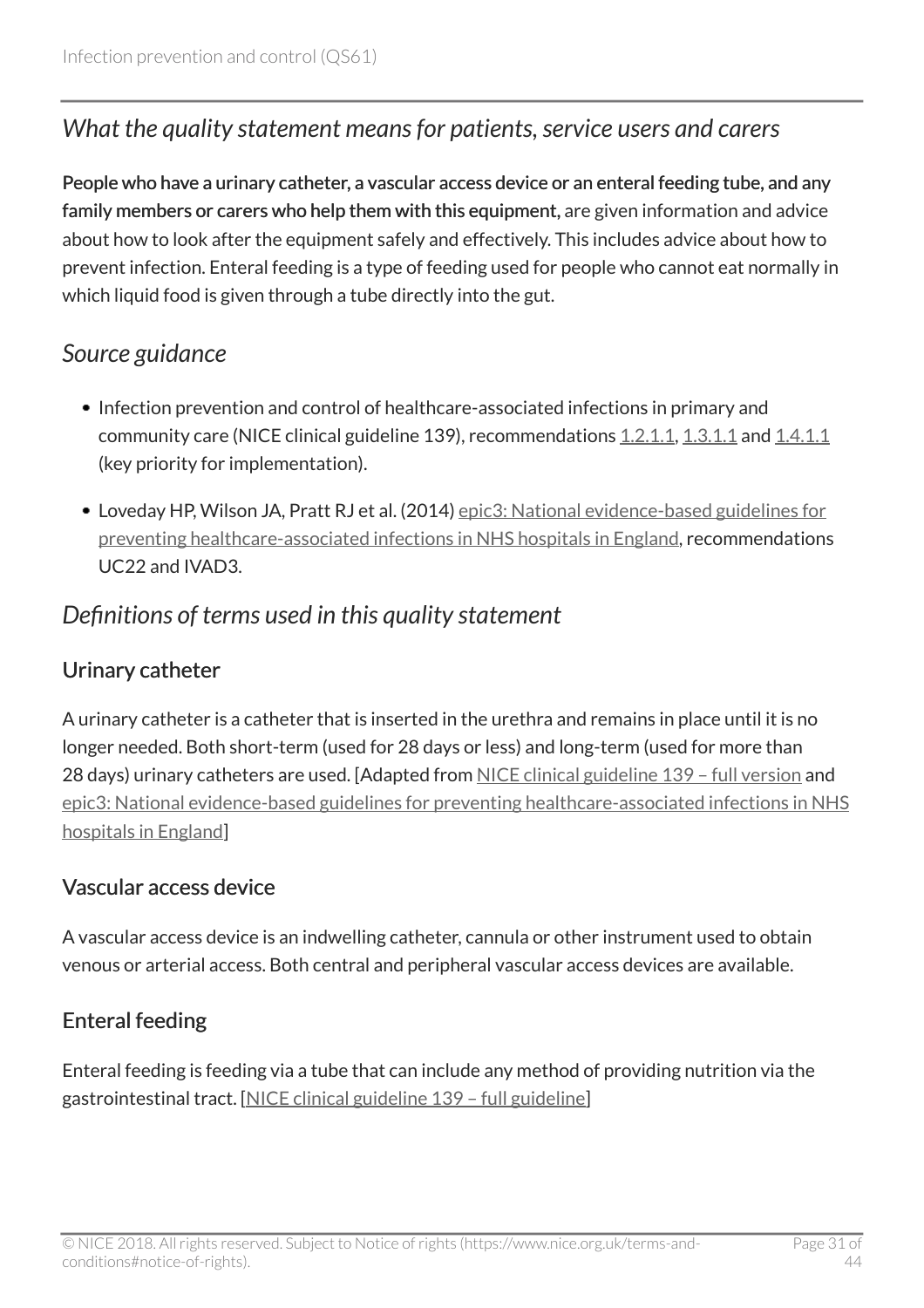#### Education about infection prevention and control

Education for people and their carers about infection prevention and control should always cover the techniques of hand decontamination. In addition education should be provided as follows:

- For people with a urinary catheter, education should cover insertion of intermittent catheters where applicable, how to manage the catheter and drainage system, how to minimise the risk of urinary tract infections and how to obtain additional supplies suitable for individual needs. [[NICE clinical guideline 139,](http://www.nice.org.uk/guidance/cg139/evidence) recommendation 1.2.1.1, and [epic3: National evidence-based](http://www.journalofhospitalinfection.com/article/S0195-6701(13)60012-2/fulltext) [guidelines for preventing healthcare-associated infections in NHS hospitals in England,](http://www.journalofhospitalinfection.com/article/S0195-6701(13)60012-2/fulltext) recommendation UC22]
- For people with a vascular access device, education should cover any technique needed to prevent infection and safely manage the device. [\[NICE clinical guideline 139](http://www.nice.org.uk/guidance/cg139), recommendation 1.4.1.1, and [epic3: National evidence-based guidelines for preventing healthcare-associated](http://www.journalofhospitalinfection.com/article/S0195-6701(13)60012-2/fulltext) [infections in NHS hospitals in England](http://www.journalofhospitalinfection.com/article/S0195-6701(13)60012-2/fulltext), recommendation IVAD3]
- For people needing enteral feeding, education should cover techniques of feeding and management of the administration system. [[NICE clinical guideline 139,](http://www.nice.org.uk/guidance/cg139) recommendation 1.3.1.1]

### <span id="page-31-0"></span>*Equality and diversity considerations*

People with a cognitive impairment or a lack of mobility may need additional support to undertake hand decontamination and other techniques to prevent infection. Language barriers should not be a reason for not providing advice.

If religious beliefs are a source of concern in relation to the use of alcohol handrubs for hand decontamination, people could be made aware of the official views of religious bodies about the products. If information is available, people should be directed to these sources.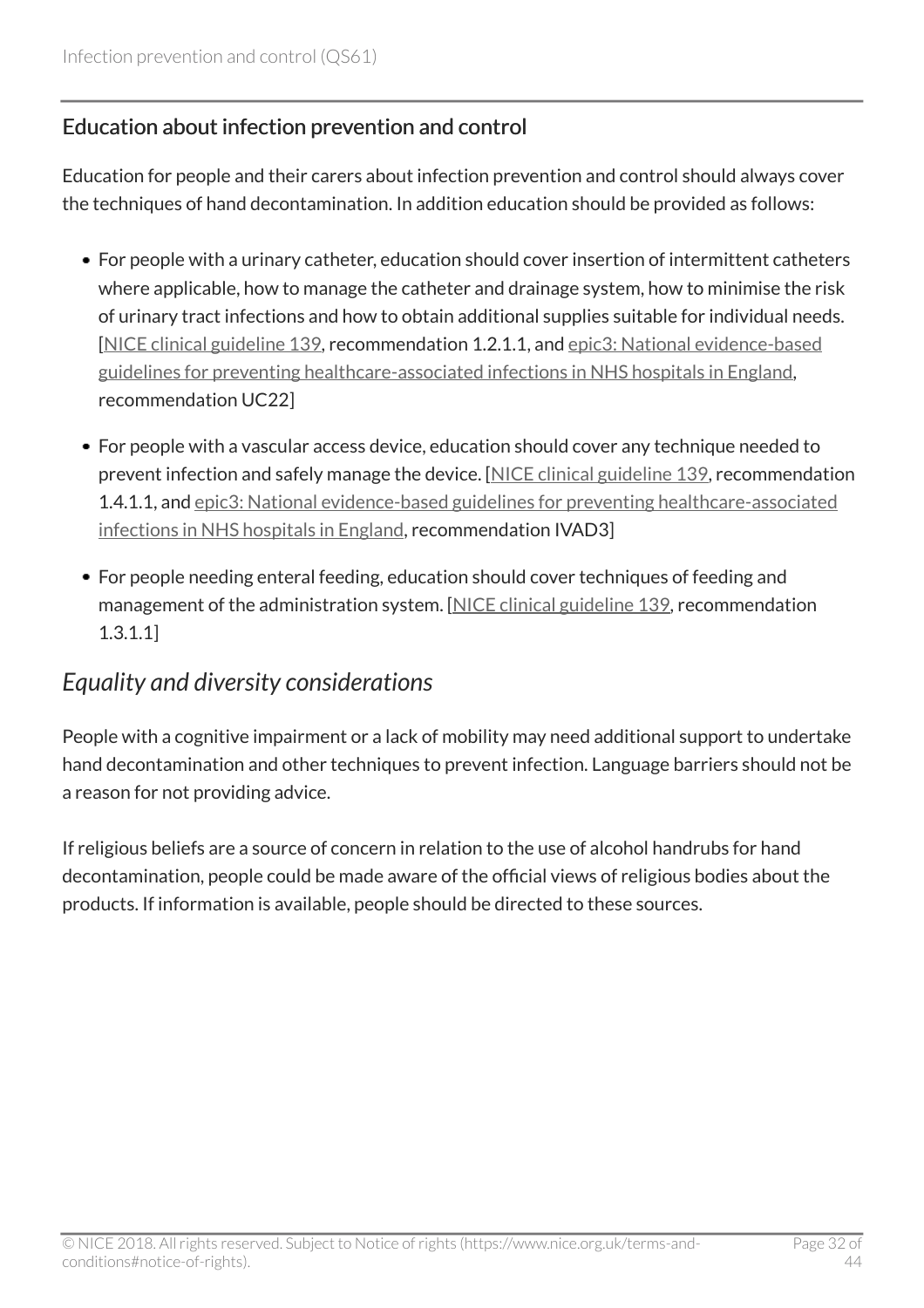# <span id="page-32-0"></span>Using the quality standard

### <span id="page-32-1"></span>*Quality measures*

The quality measures accompanying the quality statements aim to improve the structure, process and outcomes of care in areas identified as needing quality improvement. They are not a new set of targets or mandatory indicators for performance management.

We have indicated if current national indicators exist that could be used to measure the quality statements. These include indicators developed by the Health and Social Care Information Centre through its [Indicators for Quality Improvement Programme](http://www.ic.nhs.uk/). If there is no national indicator that could be used to measure a quality statement, the quality measure should form the basis for audit criteria developed and used locally.

See NICE's [what makes up a NICE quality standard?](http://www.nice.org.uk/standards-and-indicators/developing-nice-quality-standards) for further information, including advice on using quality measures.

### <span id="page-32-2"></span>*Levels of achievement*

Expected levels of achievement for quality measures are not specified. Quality standards are intended to drive up the quality of care, and so achievement levels of 100% should be aspired to (or 0% if the quality statement states that something should not be done). However, NICE recognises that this may not always be appropriate in practice, taking account of safety, choice and professional judgement, and therefore desired levels of achievement should be defined locally.

# <span id="page-32-3"></span>*Using other national guidance and policy documents*

Other national guidance and current policy documents have been referenced during the development of this quality standard. It is important that the quality standard is considered alongside the documents listed in 'Development sources'.

# <span id="page-32-4"></span>*Information for commissioners*

NICE has produced [support for commissioning](http://www.nice.org.uk/guidance/QS61/Resources) that considers the commissioning implications and potential resource impact of this quality standard. This is available on the NICE website.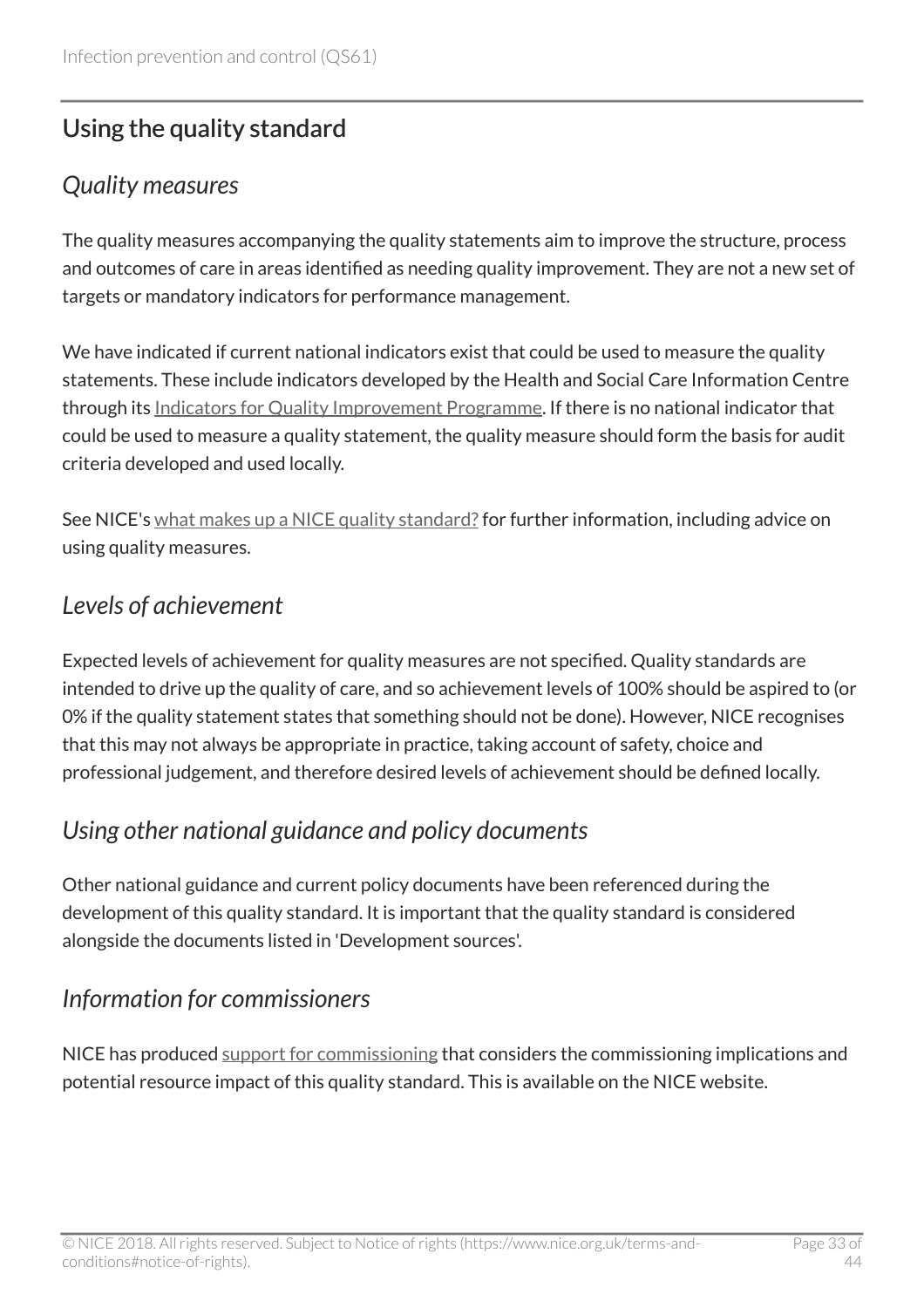# <span id="page-33-0"></span>*Information for the public*

NICE has produced [information for the public](http://www.nice.org.uk/guidance/QS61/Informationforpublic) about this quality standard. Patients, service users and carers can use it to find out about the quality of care they should expect to receive; as a basis for asking questions about their care, and to help make choices between providers of social care services.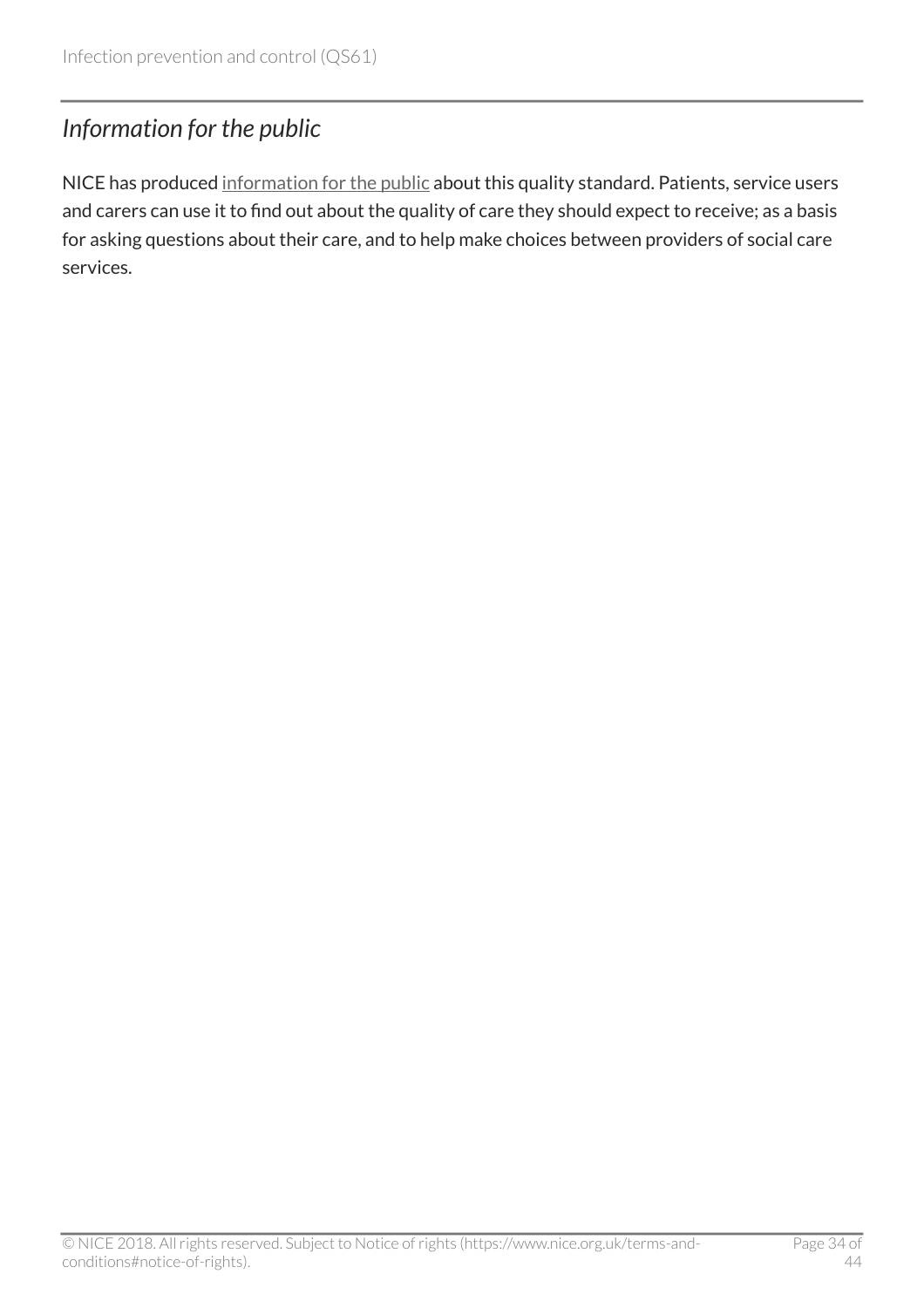# <span id="page-34-0"></span>Diversity, equality and language

During the development of this quality standard, [equality](http://www.nice.org.uk/guidance/QS61/Documents) issues have been considered and equality [assessments](http://www.nice.org.uk/guidance/QS61/Documents) are available.

Good communication between healthcare workers and social care and public health practitioners is essential. Treatment, care and support, and the information given about it, should be culturally appropriate. It should also be accessible to people with additional needs such as physical, sensory or learning disabilities, and to people who do not speak or read English. People receiving healthcare should have access to an interpreter or advocate if needed.

Commissioners and providers should aim to achieve the quality standard in their local context, in light of their duties to have due regard to the need to eliminate unlawful discrimination, advance equality of opportunity and foster good relations. Nothing in this quality standard should be interpreted in a way that would be inconsistent with compliance with those duties.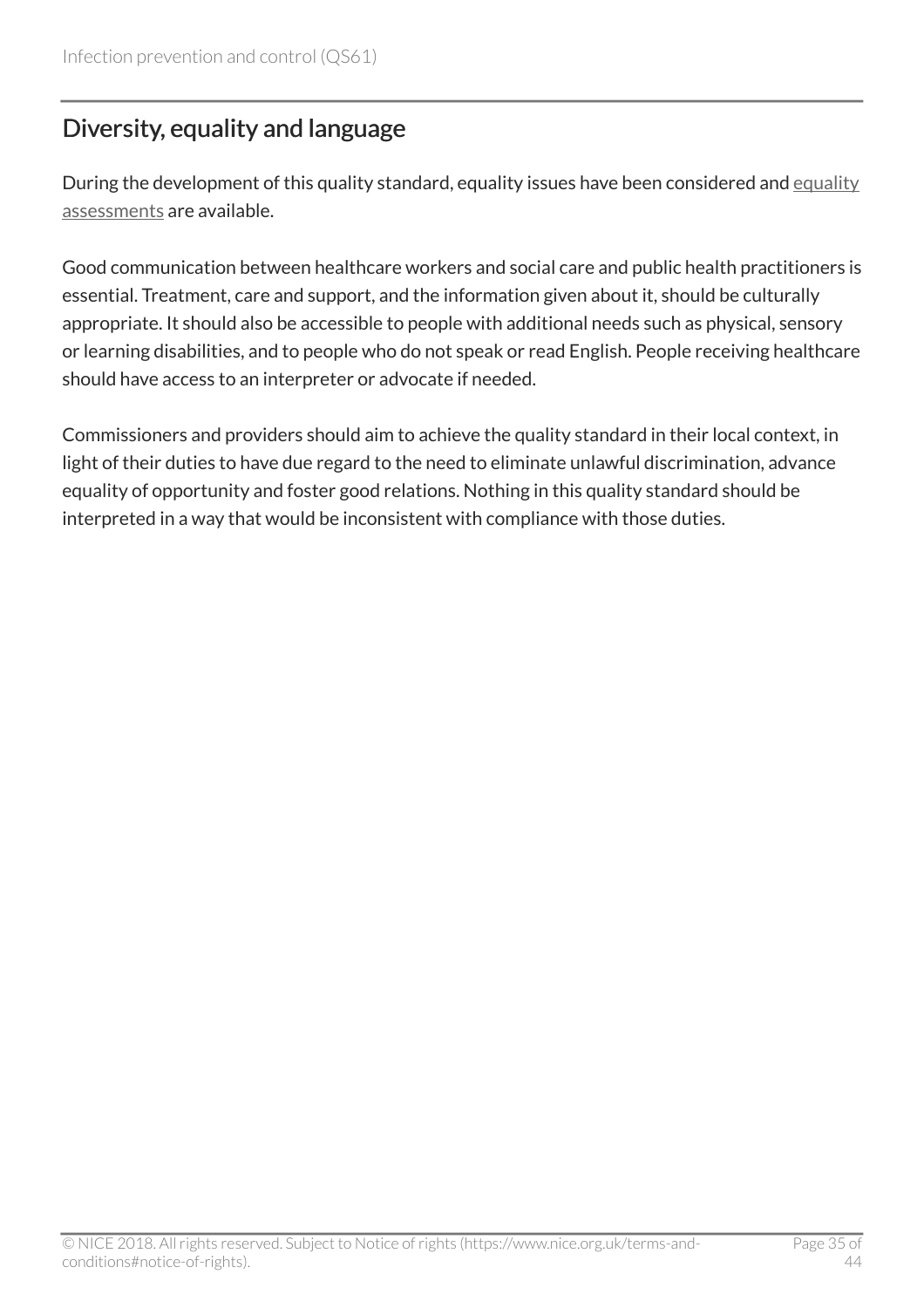### <span id="page-35-0"></span>Development sources

Further explanation of the methodology used can be found in the quality standards [process guide](http://www.nice.org.uk/proxy/?sourceUrl=http%3a%2f%2fwww.nice.org.uk%2fguidance%2fqualitystandards%2fmoreinfoaboutnicequalitystandards.jsp%3fdomedia%3d1%26mid%3dB14F5DF6-D9AA-9220-8A53755D4D1EFDE4) on the NICE website.

### <span id="page-35-1"></span>*Evidence sources*

The documents below contain recommendations from NICE guidance or other NICE-accredited recommendations that were used by the Quality Standards Advisory Committee to develop the quality standard statements and measures.

- Loveday HP, Wilson JA, Pratt RJ et al. [epic3: National evidence-based guidelines for preventing](http://www.journalofhospitalinfection.com/article/S0195-6701(13)60012-2/fulltext) [healthcare-associated infections in NHS hospitals in England](http://www.journalofhospitalinfection.com/article/S0195-6701(13)60012-2/fulltext). Journal of Hospital Infection 86 (supplement 1): S1–70 (2014).
- [Infection: prevention and control of healthcare-associated infections in primary and](http://www.nice.org.uk/guidance/cg139) [community care](http://www.nice.org.uk/guidance/cg139). NICE clinical guideline 139 (2012).
- [Prevention and control of healthcare-associated infections.](http://www.nice.org.uk/guidance/ph36) NICE public health guidance 36 (2011).
- [Respiratory tract infections antibiotic prescribing](http://www.nice.org.uk/guidance/cg69). NICE clinical guideline 69 (2008).

# <span id="page-35-2"></span>*Policy context*

It is important that the quality standard is considered alongside current policy documents, including:

- Department of Health (2013) [UK five year antimicrobial resistance strategy 2013 to 2018.](https://www.gov.uk/government/publications/uk-5-year-antimicrobial-resistance-strategy-2013-to-2018)
- Department of Health Advisory Committee on Antimicrobial Resistance and Healthcare Associated Infection (ARHAI) (2011) Antimicrobial stewardship 'Start smart - then focus'.
- Care Quality Commission (2010) [Essential standards of quality and safety.](http://www.cqc.org.uk/content/essential-standards-quality-and-safety)
- Department of Health (2010) [High impact intervention: central venous catheter care bundle.](http://webarchive.nationalarchives.gov.uk/20120118164404/http:/hcai.dh.gov.uk/whatdoido/high-impact-interventions/)
- Department of Health (2010) [High impact intervention: urinary catheter care bundle.](http://webarchive.nationalarchives.gov.uk/20120118164404/http:/hcai.dh.gov.uk/whatdoido/high-impact-interventions/)
- Department of Health (2010) [The Health and Social Care Act 2008: code of practice on the](https://www.gov.uk/government/publications/the-health-and-social-care-act-2008-code-of-practice-on-the-prevention-and-control-of-infections-and-related-guidance) [prevention and control of infections and related guidance](https://www.gov.uk/government/publications/the-health-and-social-care-act-2008-code-of-practice-on-the-prevention-and-control-of-infections-and-related-guidance).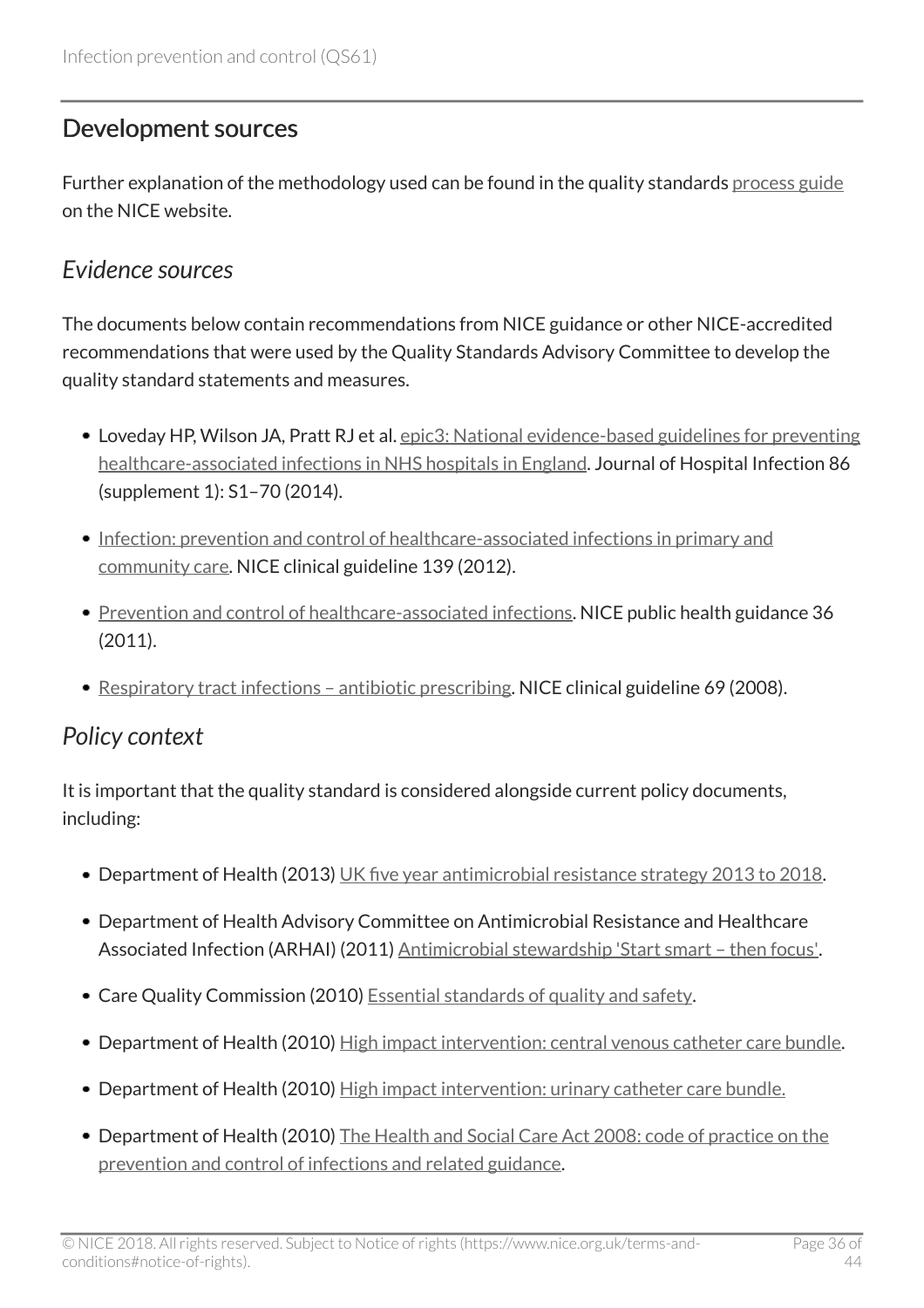• National Audit Office (2009) [Reducing healthcare associated infections in hospitals in England.](http://www.nao.org.uk/report/reducing-healthcare-associated-infections-in-hospitals-in-england/)

### <span id="page-36-0"></span>*Definitions and data sources for the quality measures*

- British National Formulary (BNF) (2014) [Section 5.1 Antibacterial drugs](http://www.evidence.nhs.uk/formulary/bnf/current/5-infections/51-antibacterial-drugs).
- [Developing and updating local formularies](http://www.nice.org.uk/proxy/?sourceUrl=http%3a%2f%2fwww.nice.org.uk%2fmpc%2fmedicinespracticeguidelines%2fMPG1.jsp). NICE medicines practice guideline 1 (2014).
- Department of Health (2013) [2014/15 NHS Outcomes Framework.](https://www.gov.uk/government/publications/nhs-outcomes-framework-2014-to-2015)
- Department of Health (2013) [2014/15 Clinical Commissioning Group \(CCG\) Outcomes](http://www.england.nhs.uk/ccg-ois) [Indicator Set.](http://www.england.nhs.uk/ccg-ois)
- Health and Social Care Information Centre (2013) [NHS safety thermometer](http://www.hscic.gov.uk/thermometer).
- Health and Social Care Information Centre (2013) [Information Services Portal.](https://apps.nhsbsa.nhs.uk/infosystems/welcome)
- Health Protection Agency (2013) [Management of infection guidance for primary care](http://www.hpa.org.uk/infections/topics_az/primary_care_guidance/).
- Public Health England and Department of Health Expert Advisory Committee on [Antimicrobial](https://www.gov.uk/government/publications/antimicrobial-prescribing-and-stewardship-competencies) Resistance and Healthcare Associated Infection (ARHAI) (2013) Antimicrobial [prescribing and stewardship competencies.](https://www.gov.uk/government/publications/antimicrobial-prescribing-and-stewardship-competencies)
- Infection prevention and control: catheter maintenance clinical audit tool. NICE clinical guideline 139 (2012).
- [Infection prevention and control: vascular access devices clinical audit tool](http://www.nice.org.uk/guidance/cg139/Resources). NICE clinical guideline 139 (2012).
- Department of Health Advisory Committee on Antimicrobial Resistance and Healthcare Associated Infection (ARHAI) (2011) Antimicrobial stewardship 'Start smart - then focus'.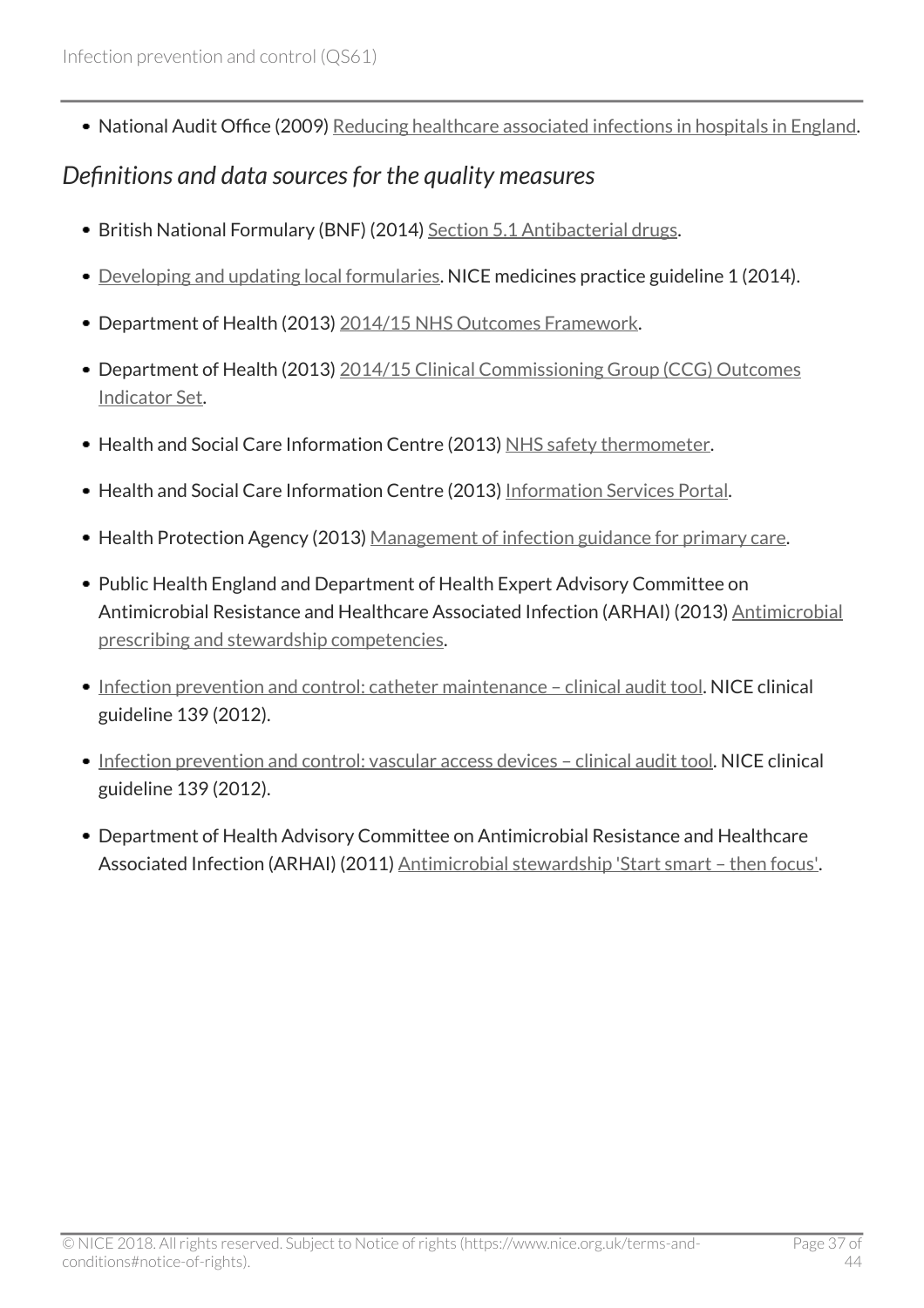# <span id="page-37-0"></span>Related NICE quality standards

This quality standard has been developed in the context of all quality standards developed by NICE.

### <span id="page-37-1"></span>*Published*

- [Surgical site infection](http://www.nice.org.uk/guidance/qs49). NICE quality standard 49 (2013).
- [Patient experience in adult NHS services.](http://www.nice.org.uk/guidance/qs15) NICE quality standard 15 (2012).
- [Service user experience in adult mental health.](http://www.nice.org.uk/guidance/qs14) NICE quality standard 14 (2011).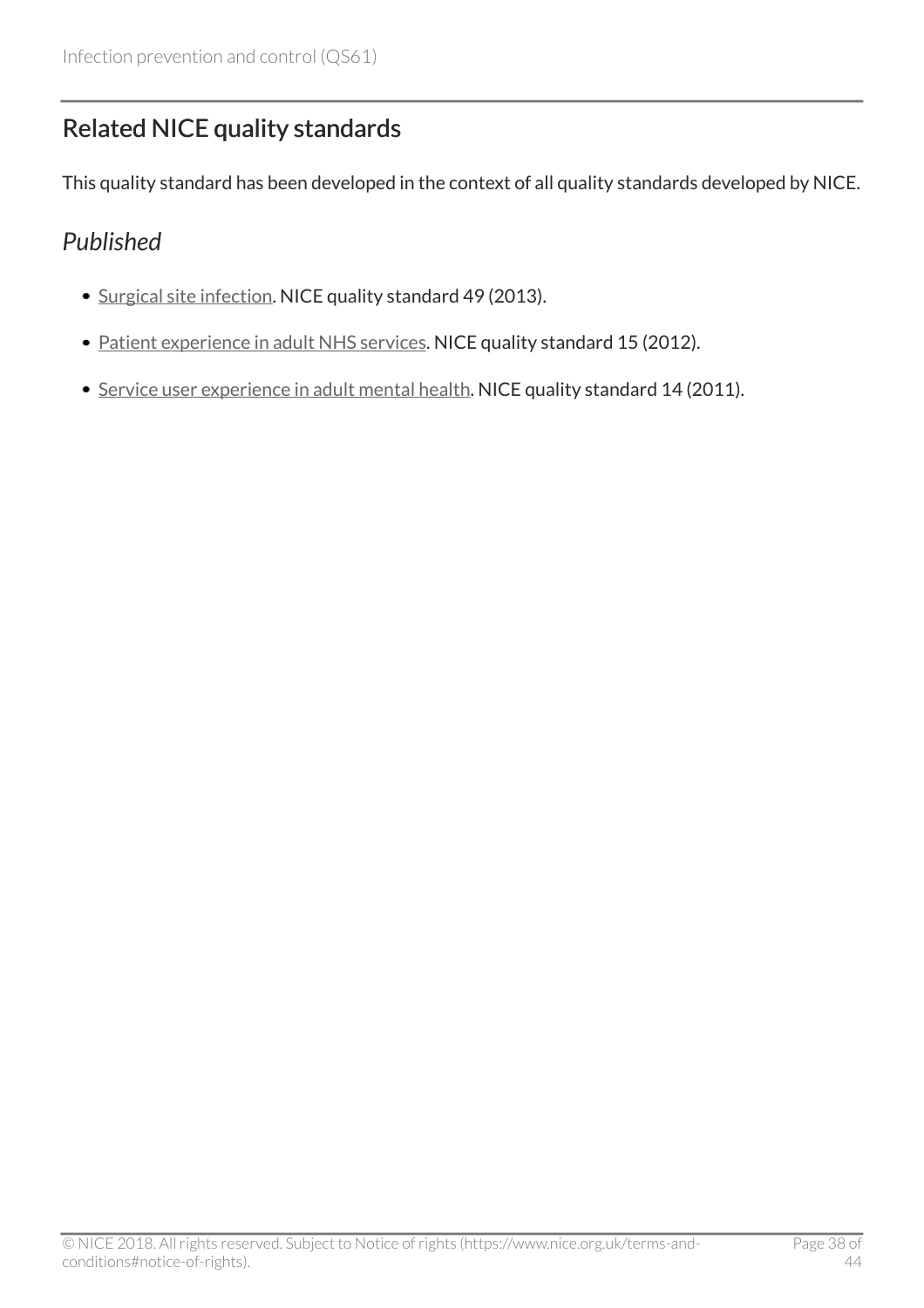# <span id="page-38-0"></span>Quality Standards Advisory Committee and NICE project team

### <span id="page-38-1"></span>*Quality Standards Advisory Committee*

This quality standard has been developed by Quality Standards Advisory Committee 3.

Membership of this committee is as follows:

Dr Hugh McIntyre (Chair) Consultant Physician, East Sussex Healthcare Trust

Mrs Alison Raw (Acting Chair at prioritisation meeting) Head of Integrated Health and Care, Lewisham

Dr Jim Stephenson (Vice Chair) Consultant Medical Microbiologist, Epsom and St Helier NHS Trust

#### Dr Alastair Bradley

General Medical Practitioner, Tramways Medical Centre/Academic Unit of Primary Medical Care, University of Sheffield

Ms Jan Dawson Public Health Nutrition Lead & Registered Dietician, Manchester City Council

Dr Matthew Fay General Practitioner, Westcliffe Medical Practice, Shipley, West Yorkshire

Dr Malcolm Fisk Co-Director, Ageing Society Grand Challenge Initiative, Coventry University

#### Mrs Margaret Goose Lay member

Mrs Geeta Kumar Clinical Director, Women's Services (East) Betsi Cadwaladr University Health Board

Mrs Rhian Last Clinical Lead, Education for Health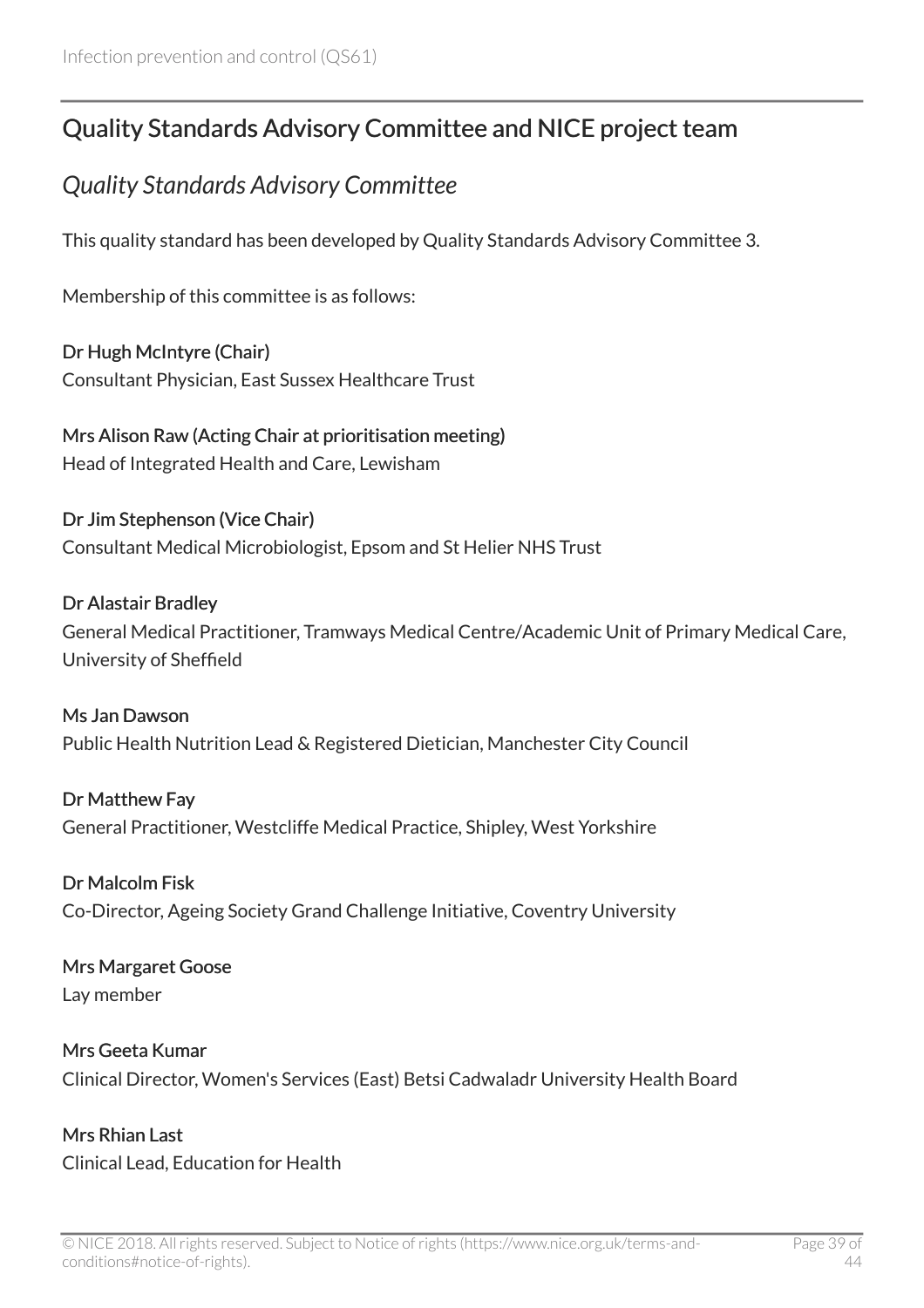Mrs Mandy Nagra CDF/ IFR Manager Specialised Commissioning, NHS England

Ms Ann Nevinson Lay member

Dr Jane O'Grady Director of Public Health, Buckinghamshire County Council

Mrs Jane Orr-Campbell Director, Orr-Campbell Consultancy

Professor Gillian Parker Professor of Social Policy Research and Director, Social Policy Research Unit, University of York

Mr David Pugh Independent Consultant (MCA), Gloucestershire County Council

Dr Eve Scott Head of Safety & Risk, Christie NHS Foundation Trust

#### Mr Darryl Thompson

Psychosocial Interventions Development Lead, South West Yorkshire Partnership NHS Foundation **Trust** 

#### Mrs Julia Thompson

Strategic Commissioning Manager, Sheffield City Council

The following specialist members joined the committee to develop this quality standard:

#### Dr Robert Carr

Consultant in Communicable Disease Control, Public Health England

#### Dr Peter Jenks

Director of Infection Prevention and Control, Plymouth Hospitals NHS Trust

#### Mr Gavin Maxwell

Lay member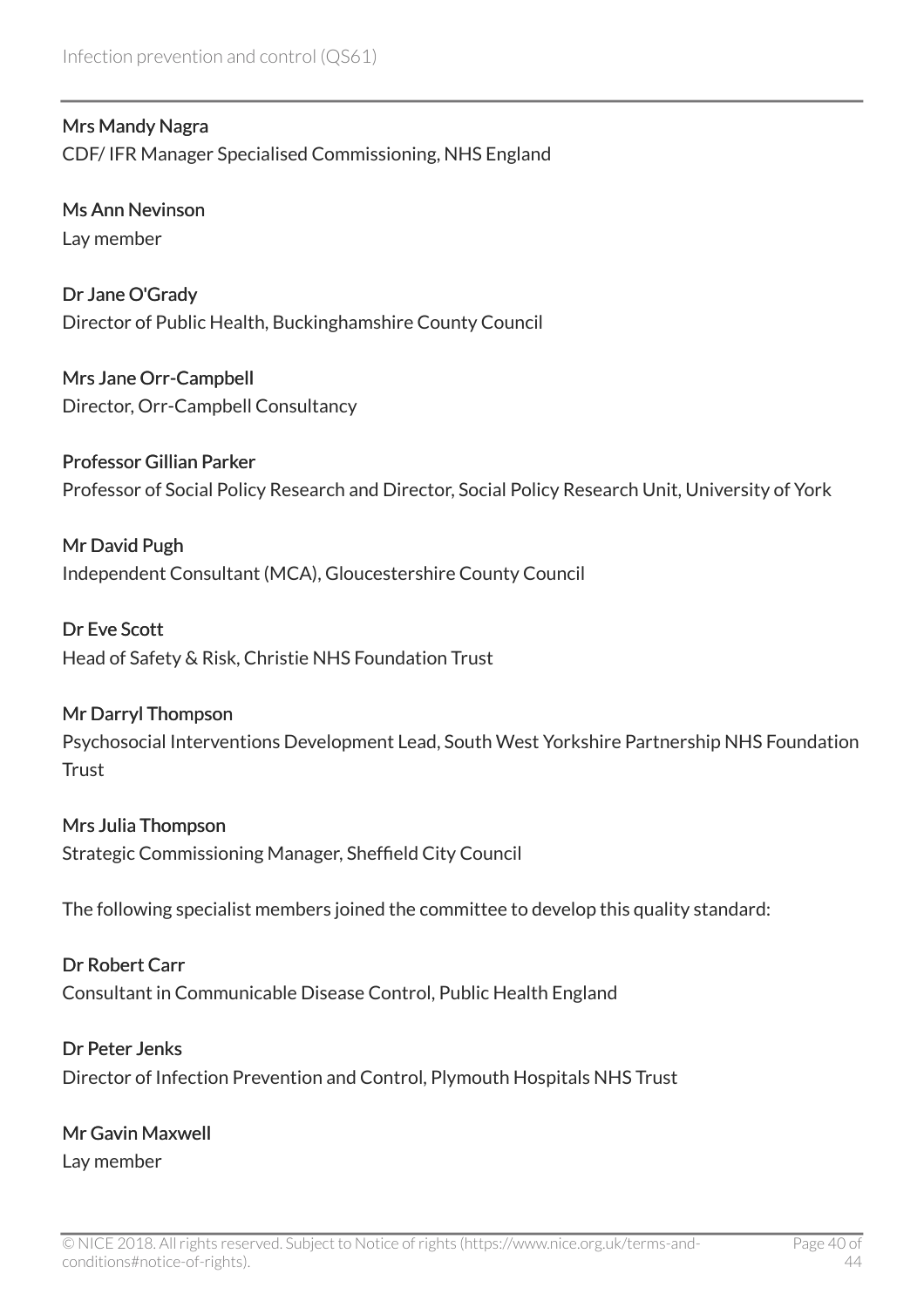#### Dr Carol Pellowe

Senior Lecturer, King's College London

#### Mrs Sue Wright Infection Prevention and Control Lead, Peninsula Community Health, Cornwall

### <span id="page-40-0"></span>*NICE project team*

Dylan Jones Associate Director

Shirley Crawshaw Consultant Clinical Adviser

#### Rachel Neary-Jones Programme Manager

Terence Lacey Technical Adviser

Anna Brett Lead Technical Analyst (until December 2013)

Nicola Greenway Lead Technical Analyst (from December 2013)

Esther Clifford Project Manager

Lee Berry Coordinator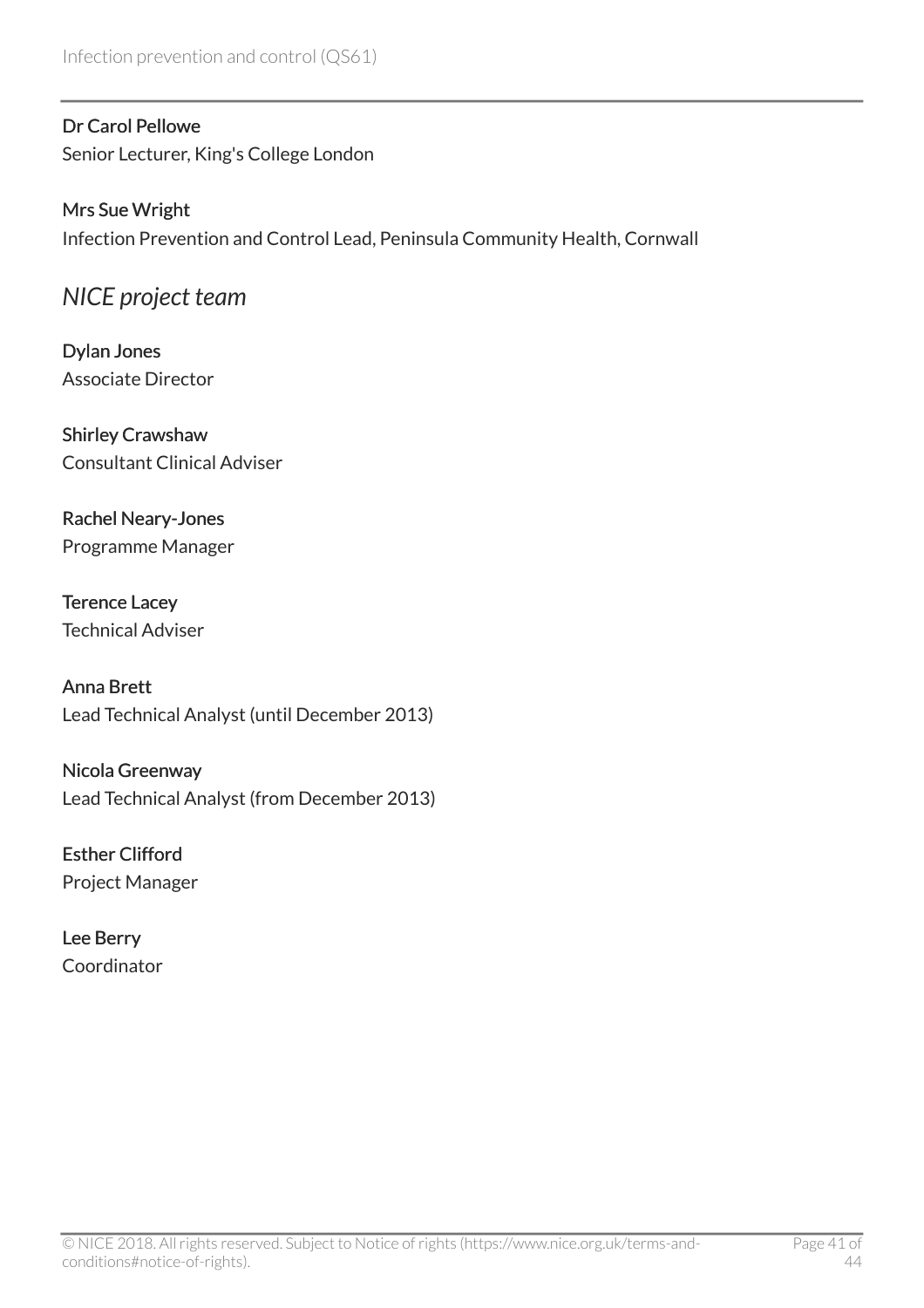# <span id="page-41-0"></span>Update information

#### Minor changes since publication

December 2016: Data source updated for statement 5.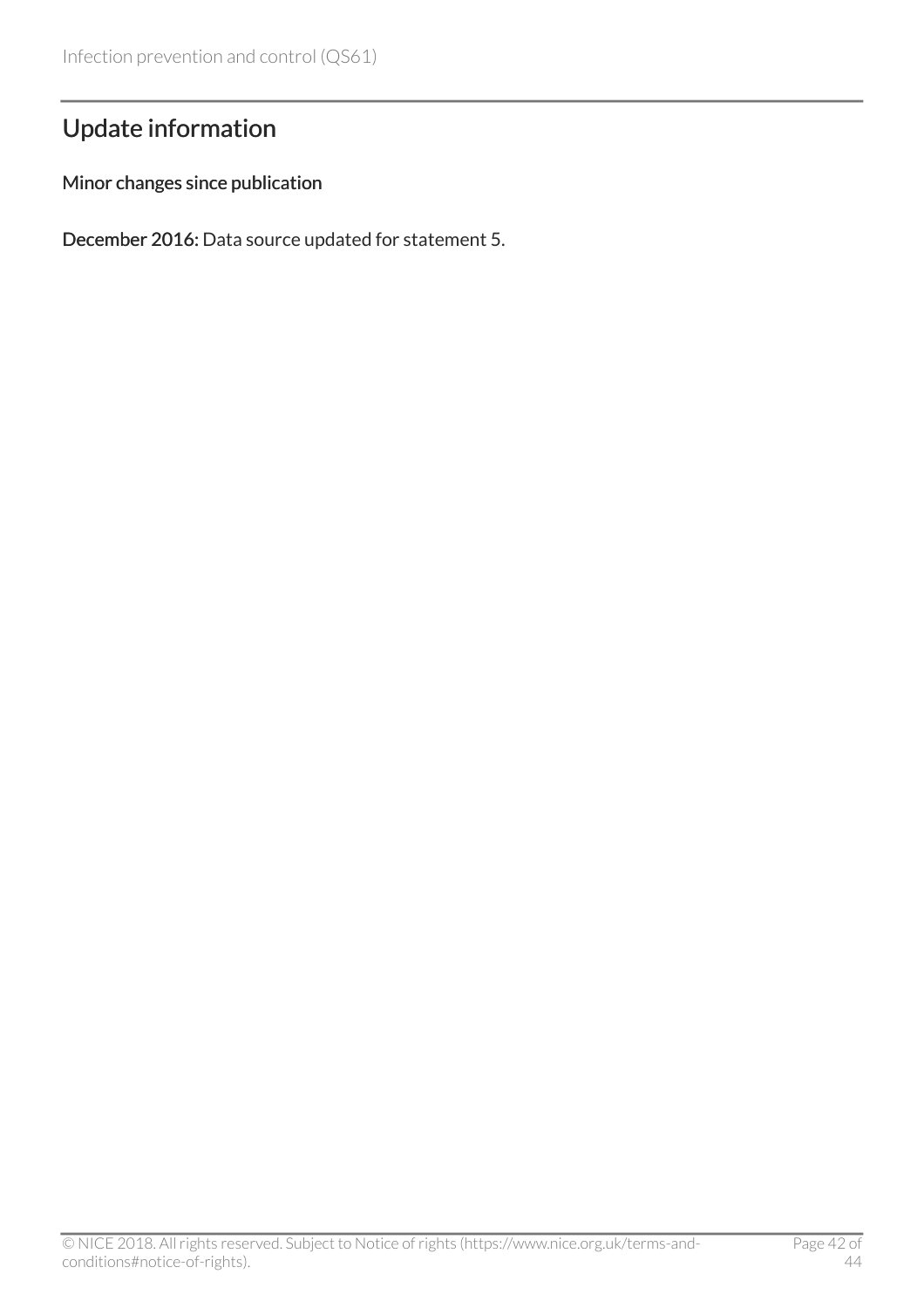# <span id="page-42-0"></span>About this quality standard

NICE quality standards describe high-priority areas for quality improvement in a defined care or service area. Each standard consists of a prioritised set of specific, concise and measurable statements. NICE quality standards draw on existing NICE or NICE-accredited guidance that provides an underpinning, comprehensive set of recommendations, and are designed to support the measurement of improvement.

The methods and processes for developing NICE quality standards are described in the [quality](http://www.nice.org.uk/proxy/?sourceUrl=http%3a%2f%2fwww.nice.org.uk%2fguidance%2fqualitystandards%2fmoreinfoaboutnicequalitystandards.jsp%3fdomedia%3d1%26mid%3dB14F5DF6-D9AA-9220-8A53755D4D1EFDE4) [standards process guide.](http://www.nice.org.uk/proxy/?sourceUrl=http%3a%2f%2fwww.nice.org.uk%2fguidance%2fqualitystandards%2fmoreinfoaboutnicequalitystandards.jsp%3fdomedia%3d1%26mid%3dB14F5DF6-D9AA-9220-8A53755D4D1EFDE4)

This quality standard has been incorporated into the NICE pathways for [prevention and control of](http://pathways.nice.org.uk/pathways/prevention-and-control-of-healthcare-associated-infections) [healthcare associated infections](http://pathways.nice.org.uk/pathways/prevention-and-control-of-healthcare-associated-infections) and self-limiting respiratory tract infections - antibiotic [prescribing](http://pathways.nice.org.uk/pathways/self-limiting-respiratory-tract-infections---antibiotic-prescribing).

NICE produces guidance, standards and information on commissioning and providing high-quality healthcare, social care, and public health services. We have agreements to provide certain NICE services to Wales, Scotland and Northern Ireland. Decisions on how NICE guidance and other products apply in those countries are made by ministers in the Welsh government, Scottish government, and Northern Ireland Executive. NICE guidance or other products may include references to organisations or people responsible for commissioning or providing care that may be relevant only to England.

ISBN: 978-1-4731-0540-9

### *Endorsing organisation*

This quality standard has been endorsed by NHS England, as required by the Health and Social Care Act (2012)

### *Supporting organisations*

Many organisations share NICE's commitment to quality improvement using evidence-based guidance. The following supporting organisations have recognised the benefit of the quality standard in improving care for patients, carers, service users and members of the public. They have agreed to work with NICE to ensure that those commissioning or providing services are made aware of and encouraged to use the quality standard.